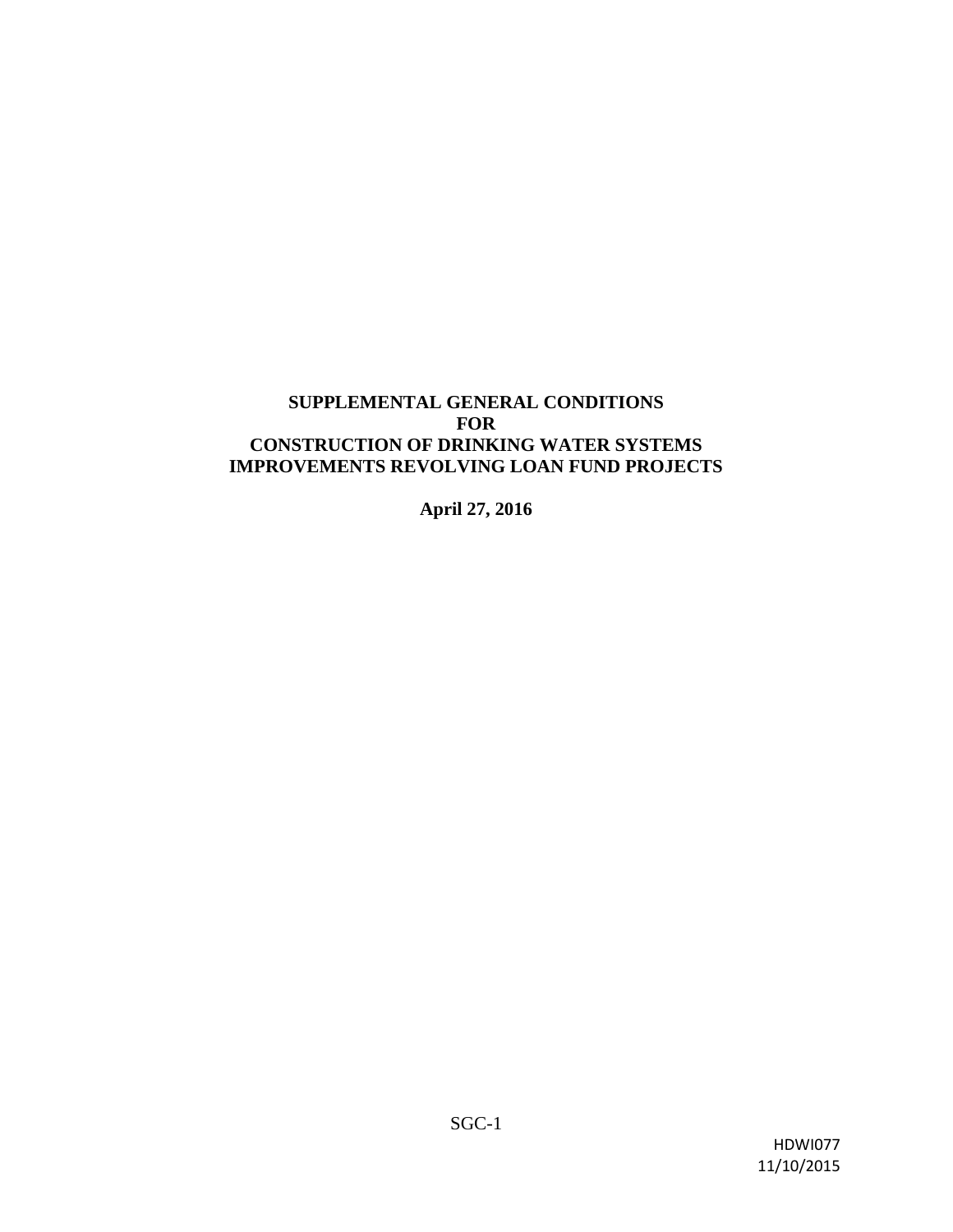# **TABLE OF CONTENTS**

The attached instructions and regulations as listed below shall be incorporated into the Contract Documents.

| 1.           | <b>Special Provisions</b>                            | $SGC-03$      |  |
|--------------|------------------------------------------------------|---------------|--|
| 2.           | <b>General Conditions</b>                            | $SGC-04$      |  |
|              | · Price Reduction For Defective Cost Or Pricing Data |               |  |
|              | · Audit - Access To Records                          |               |  |
|              | • Covenant Against Contingent Fees                   |               |  |
|              | • Gratuities                                         |               |  |
| 3.           | <b>EEO</b> Documents                                 |               |  |
|              | •Notice of Requirement for Affirmative Action        | $SGC-07$      |  |
|              | • Equal Employment Opportunity Clause                | $SGC-09$      |  |
|              | $\bullet$ Goals                                      | $SGC-15$      |  |
|              | • 40CFR Part 8, Equal Opportunity Requirements       | $SGC-17$      |  |
|              | • EEO Special Notice No. 1                           | <b>SGC-19</b> |  |
| 4.           | <b>Utilization of Disadvantaged Businesses</b>       | $SGC-21$      |  |
|              | • Sample MBE/WBE Letter                              | $SGC-27$      |  |
| 5.           | Davis-Bacon and Related Acts                         | <b>SGC-28</b> |  |
| 6.           | <b>DWSIRLF Project Document Board</b>                | $SGC-36$      |  |
| 7.           | American Iron and Steel Provisions                   | $SGC-37$      |  |
| Attachments: |                                                      |               |  |
|              | <b>DBE</b> Directory                                 | Attachment 1  |  |

These Supplemental General conditions shall supersede any conflicting provisions of this contract.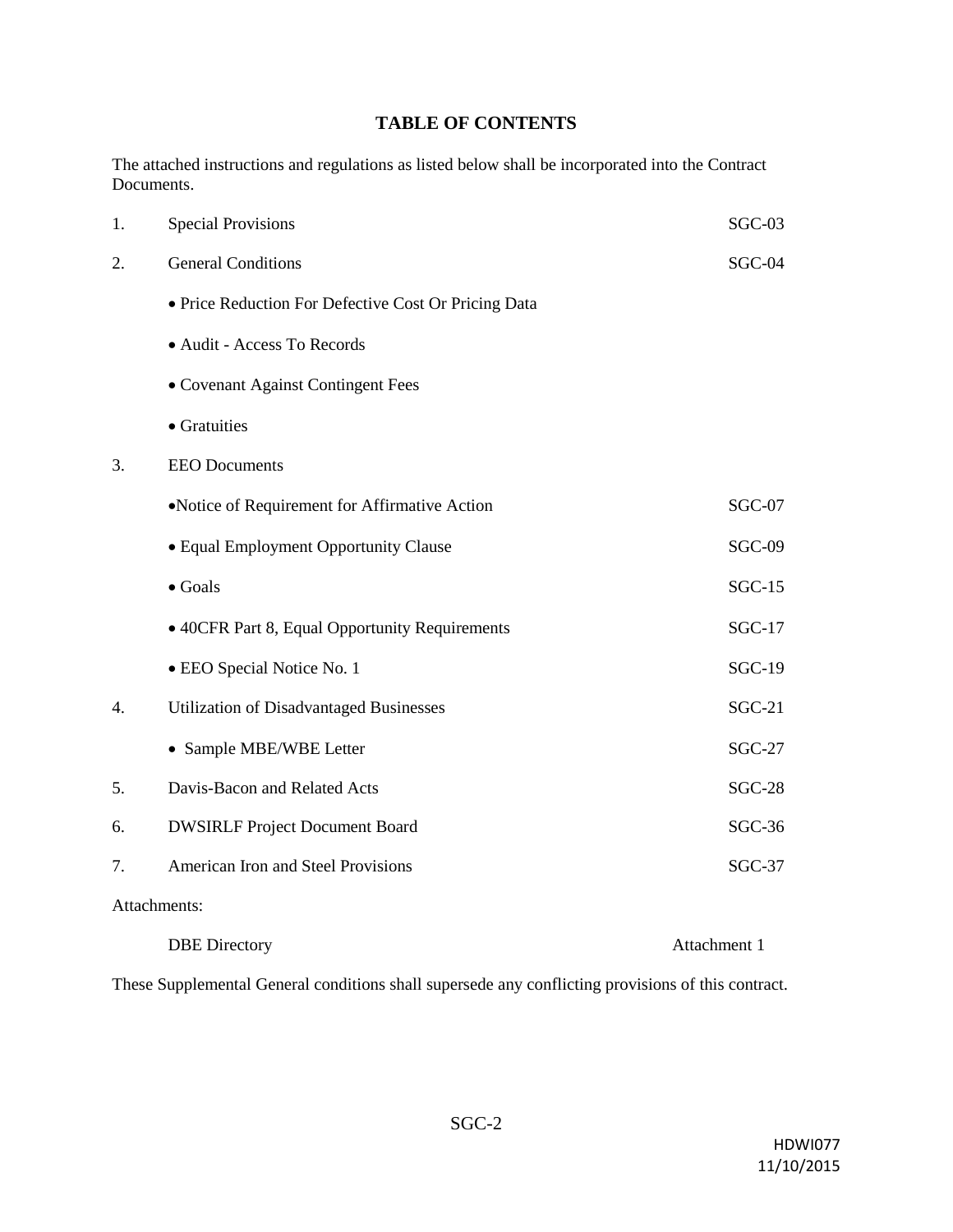### **SECTON 1 - SPECIAL PROVISIONS:**

- (a) Construction shall be carried out so as to prevent by-passing of wastewater during construction.
- (b) Best Management Practices (BMP's) shall be used for erosion and sediment control on the construction site.
- (c) Disturbed areas shall be restored to the original or better condition.
- (d) It is the duty of the Contractor, the owner and the engineer to insure the construction of the project, including the letting of contracts in connection therewith, complies with all applicable laws and regulations and requirements of the United States of America or any agency thereof, the State of Mississippi or any agency thereof, or any local government or political subdivision to the extent that such requirements do not conflict with Federal laws and regulations and any regulations or policies established by the Local Governments and Rural Water Systems Improvements Board (Board).
- (e) The Contractor agrees to indemnify and save, release and hold harmless the State of Mississippi, the Board, the Mississippi State Department of Health (Department), and all of their employees and officers from and against any and all claim, demand, cause of action, liability, loss, damage, injury, suit, judgment, debt and cost, including attorney's fees or expenses on the part of Contractor or Subcontractor or their agents or employees or any other parties arising out of or incident to, any and all work under the terms of this contract.
- (f) Upon execution of this contract between the Owner and the Contractor, the State of Mississippi, the Board, the Department, and all their employees and officers do not assume any authorities, duties, responsibilities, or liabilities under such contract.
- (g) The State of Mississippi, the Board, the Department and all their employees and officers, do not have any authority, duty, responsibility, or liability in contract claims identification, negotiation, resolution, or any other actions regarding contract claims under this contract.
- (h) No actions taken by the State of Mississippi, the Board, the Department and all their employees and officers either directly or indirectly, in regard to this contract constitute or establish any determinations, authority, duty, responsibility, or liability under this contract.
- (i) The Owner and the Contractor must resolve all claims and contract disputes, as provided in the contract documents, prior to the Owner's submission of any documents regarding DWSIRLF loan participation to the Department.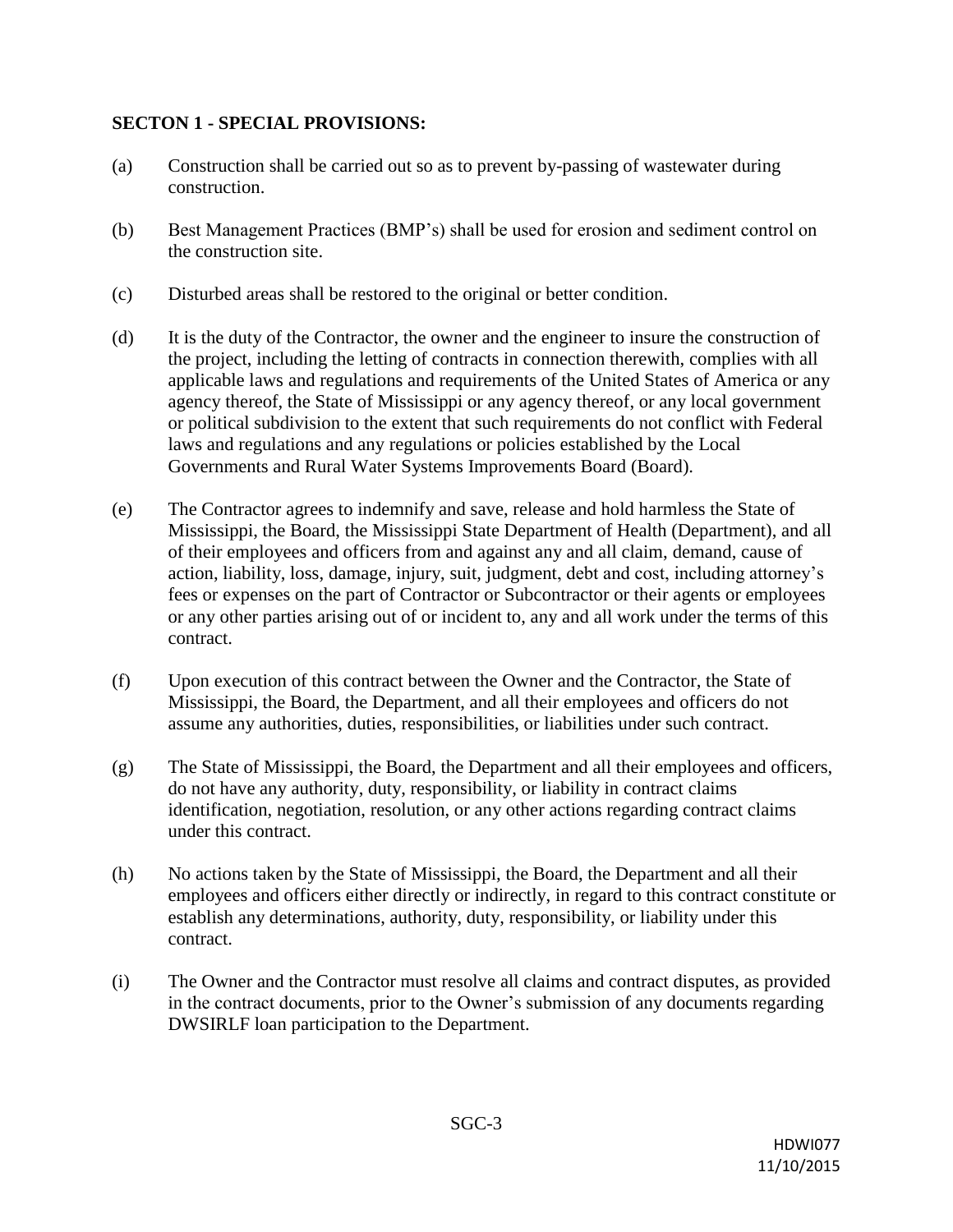## **SECTON 2 - GENERAL CONDITIONS:**

### **PRICE REDUCTION FOR DEFECTIVE COST OR PRICING DATA**

(NOTE - The following clause applies to (1) any sub-agreement negotiated between the Loan Recipient and its Contractor in excess of \$100,000; (2) negotiated sub-agreement amendments or change orders in excess of \$100,000 affecting the price of formally advertised, competitively awarded, fixed price sub-agreement, or (3) any lower tier sub-agreement or purchase order in excess of \$100,000 under a sub-agreement other than a formally advertised, competitively awarded, fixed price sub-agreement. This clause does not apply to sub-agreements awarded on the basis of effective price competition.)

- (a) The Contractor and Subcontractor, where appropriate, assure that the cost and pricing data submitted for evaluation with respect to negotiation of prices for negotiated sub-agreements, lower tier sub-agreements and change orders is based on current, accurate and complete data supported by their books and records. If the Loan Recipient or Department Staff determine that any price (including profit) negotiated in connection with this sub-agreement, lower tier sub-agreement or amendment thereunder was increased by any significant sums because the data provided was incomplete, inaccurate or not current at the time of submission, then such price or cost or profit shall be reduced accordingly and the recipient shall modify the sub-agreement in writing to reflect such action.
- (b) Failure to agree on a reduction shall be subject to the remedies clause of this subagreement.

(Note - Since the agreement is subject to reduction under this clause by reason of defective cost or pricing data submitted in connection with lower tier sub-agreements, the Contractor may wish to include a clause in each lower tier sub-agreement requiring the lower tier subcontractor to appropriately indemnify the Contractor. It is also expected that any lower tier Subcontractor subject to such indemnification will generally require substantially similar indemnification for defective cost or pricing data submitted by lower tier contractors.)

### **AUDIT - ACCESS TO RECORDS**

(a) The Contractor shall maintain books, records, documents and other evidence directly pertinent to performance on State funded work under this sub-agreement in accordance with generally accepted accounting principles and practices consistently applied, and 40 CFR Part 30 in effect on the date of execution of this sub-agreement. The Contractor shall also maintain the financial information and data used in the preparation or support of the cost submission required under 40 CFR 33.290 for any negotiated sub-agreement or change order and a copy of the cost summary submitted to the Loan Recipient. The United States Environmental Protection Agency, the Comptroller General of the United States, the United States Department of Labor, the Loan Recipient, and (the State of Mississippi) or any of their authorized representatives shall have access to all such books,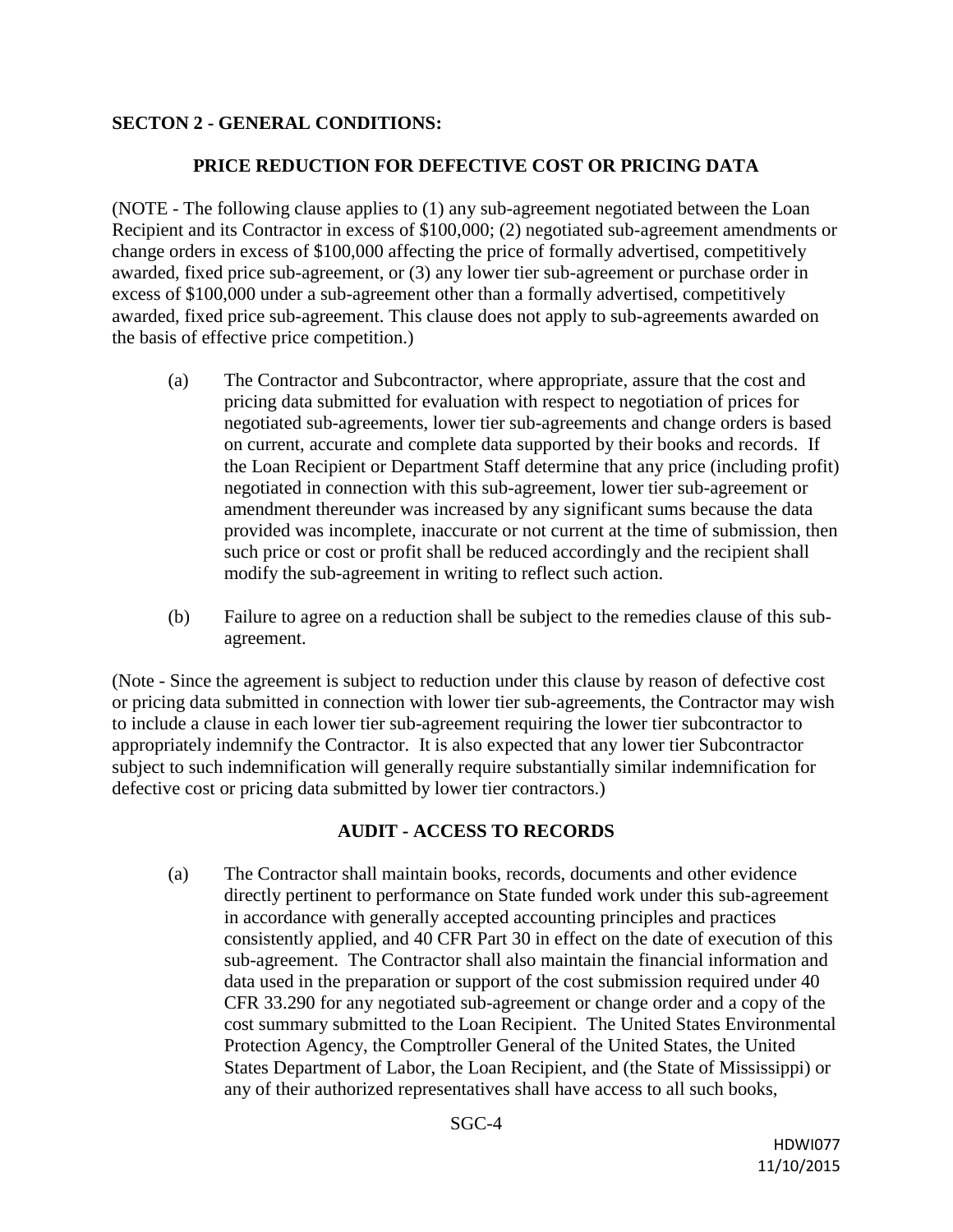records, documents and either evidence for the purpose of inspection audit and copying during normal business hours. The Contractor shall provide proper facilities for such access and inspection.

- (b) If this is a formally advertised, competitively awarded, fixed price sub-agreement, the Contractor agrees to make paragraphs (a) through (g) of this clause applicable to all negotiated change orders and sub-agreement amendments affecting the subagreement price. In the case of all other types of prime sub-agreements, the Contractor agrees to make paragraphs (a) through (g) applicable to all subagreements be awarded in excess of \$10,000, at any tier, and to make paragraphs (a) through (g) of this clause applicable to all change orders directly related to project performance.
- (c) Audits conducted under this provision shall be in accordance with generally accepted auditing standards and with established procedures and guidelines of the reviewing or audit agency(ies).
- (d) The Contractor agrees to disclose all information and reports resulting from access to records under paragraphs (a) and (b) of this clause to any of the agencies referred to in paragraph (a).
- (e) Records under paragraphs (a) and (b) above shall be maintained by the Contractor during performance on State assisted work under this sub-agreement and for the time periods specified in 40 CFR Part 30. In addition, those records which relate to any controversy arising under a State assistance agreement, litigation, the settlement of claims arising out of such performance or to costs or items to which an audit exception has been taken shall be maintained by the Contractor for the time periods specified in 40 CFR Part 30.
- (f) Access to records is not limited to the required retention periods. The authorized representatives designated in paragraph (a) of this clause shall have access to records at any reasonable time for as long as the records are maintained.
- (g) This right of access clause applies to financial records pertaining to all subagreements (except formally advertised competitively awarded, fixed price subagreements) and all sub-agreement change orders regardless of the type of subagreement, and all sub-agreement amendments regardless of the type of subagreement. In addition this right of access applies to all records pertaining to all sub-agreements, sub-agreement change orders and sub-agreement amendments:
	- (1) To the extent the records pertain directly to sub-agreement performance;
	- (2) If there is any indication that fraud, gross abuse or corrupt practices may be involved; or
	- (3) If the sub-agreement is terminated for default or for convenience.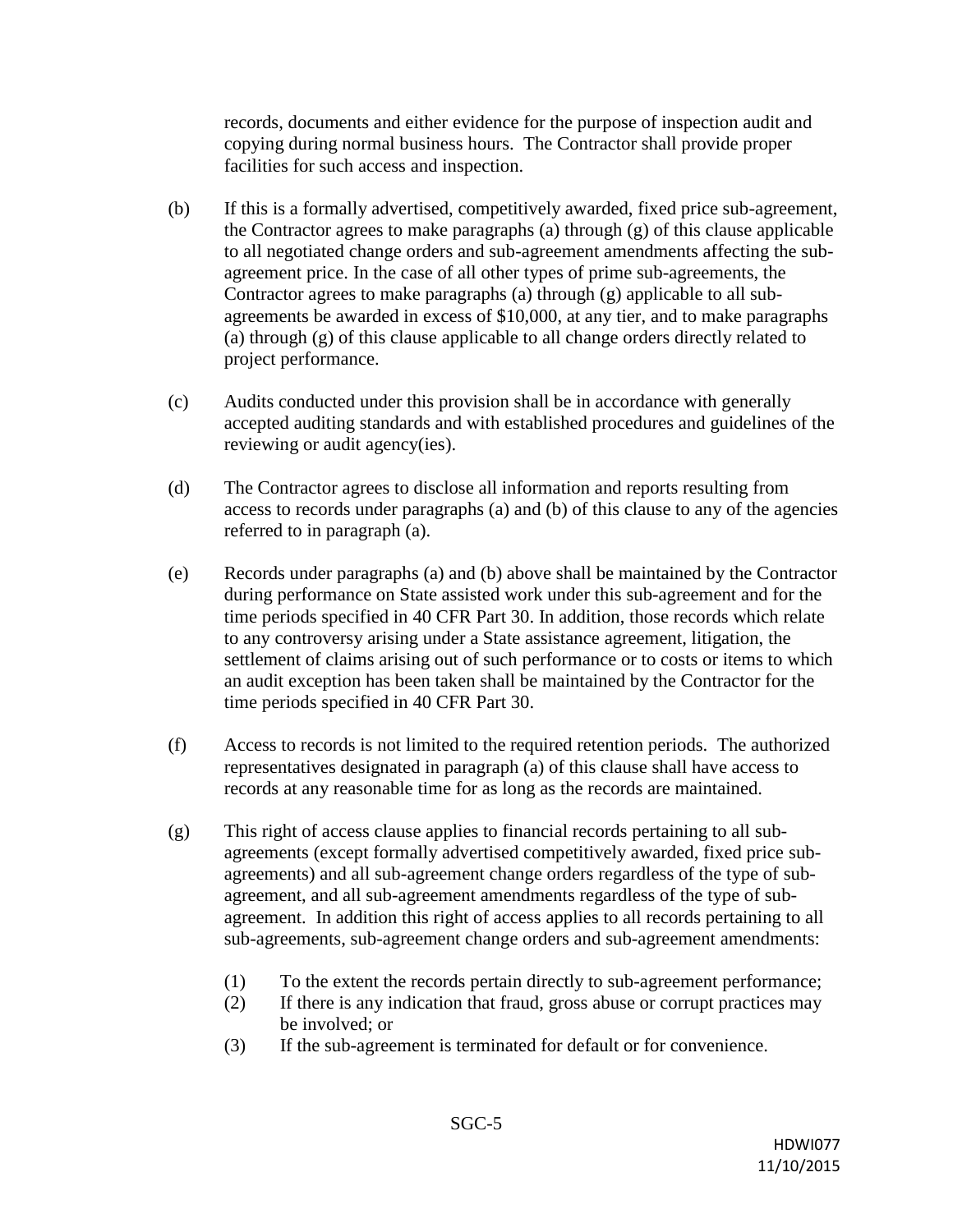#### **COVENANT AGAINST CONTINGENT FEES**

The Contractor assures that no person or selling agency has been employed or retained to solicit or secure this sub-agreement upon an agreement or understand for a commission, percentage, brokerage or contingent fee excepting bonafide employees or bonafide established commercial or selling agencies maintained by the Contractor for the purpose of securing business. For breach or violation of this assurance, the Loan Recipient shall have the right to annul this agreement without liability or, at its discretion, to deduct from the contract price or consideration, or otherwise recover the full amount of such commission, percentage brokerage or contingent fee.

### **GRATUITIES**

- (a) If the Loan Recipient finds after a notice and hearing that the Contractor or any of the Contractor's agents or representatives offered or gave gratuities (in the form of entertainment, gifts or otherwise) to any official, employee or agent of the Loan Recipient, the State in an attempt to secure a sub-agreement or favorable treatment in awarding, amending or making any determination related to the performance of this sub-agreement, the Loan Recipient may, by written notice to the Contractor, terminate this sub-agreement. The Loan Recipient may also pursue other rights and remedies that the law or this sub-agreement provides. However, the existence of the facts on which the Loan Recipient bases such findings shall be in issue and may be reviewed in proceedings under the Remedies clause of this sub-agreement.
- (b) In the event this sub-agreement is terminated as provided in paragraph (a) the Loan Recipient may pursue the same remedies against the Contractor as it could pursue in the event of a breach of the sub-agreement by the Contractor, and as a penalty, in addition to any other damages to which it may be entitled by law, be entitled to exemplary damages in an amount (as determined by the recipient) which shall be not less than three nor more than ten times the costs the Contractor incurs in providing any such gratuities to any such officer or employee.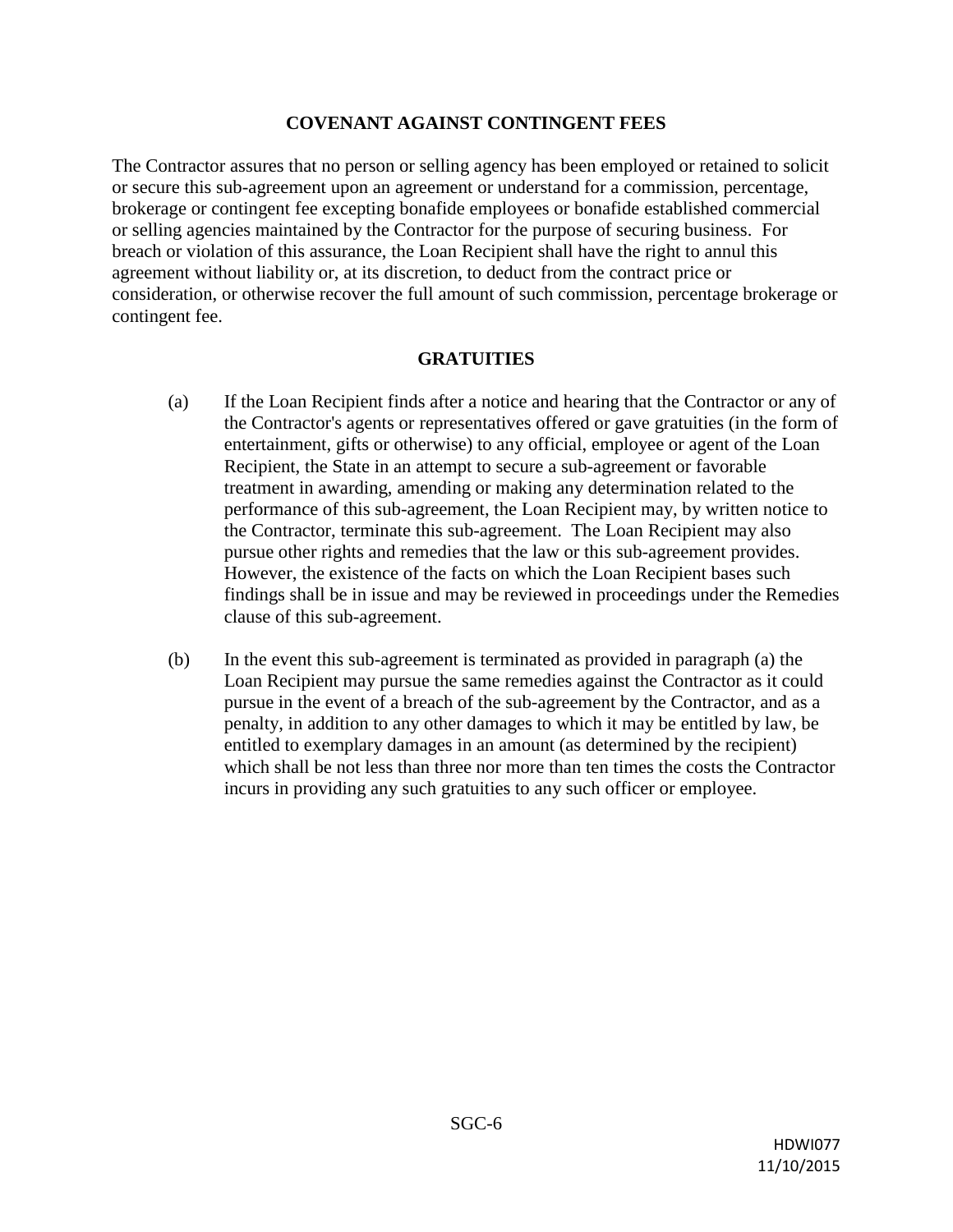## **SECTON 3 - EEO DOCUMENTS:**

### **EEO Notice**

Following is the standard language which must be incorporated into all solicitations for offers and bids on all DWSIRLF Loan Program - assisted construction contracts or subcontracts in excess of \$10,000 to be performed in designated geographical areas:

### NOTICE OF REQUIREMENT FOR AFFIRMATIVE ACTION TO ENSURE EQUAL OPPORTUNITY (EXECUTIVE ORDER 11246)

- 1. The Offeror's or Bidder's attention is called to the "Equal Opportunity Clause" which is included in the Nondiscrimination Provision, Labor Standards and the "Standard Federal Equal Employment Opportunity Construction Contract Specifications" set forth herein.
- 2. The goals for minority and female participation, expressed in percentage terms for the Contractor's aggregate workforce in each trade on all construction work in the covered area, are as follows:

| Goals for minority            | Goals for female      |
|-------------------------------|-----------------------|
| participation in each         | participation in each |
| trade:                        | trade:                |
| Insert goals for each<br>year | 6.9%                  |

See Goals:

These goals are applicable to all the Contractor's construction work (whether or not it is DWSIRLF Loan Program assisted) performed in the covered area. The Contractor's compliance with the Executive Order and the regulations in 41 CFR Part 60-4 shall be based on its implementation of the Equal Opportunity Clause, specific affirmative action obligations required by the specifications set forth in 41 CFR 60-4.3(a), and its efforts to meet the goals established for the geographical area where the contract resulting from this solicitation is to be performed. The hours of minority and female employment and training must be substantially uniform throughout the length of the contract, and in each trade, and the Contractor shall make a good faith effort to employ minority and women evenly on each of its projects. The transfer of minority or female employees or trainees from contractor to contractor or from project to project for the sole purpose of meeting the Contractor's goals shall be a violation of the contract, the Executive Order and the regulations in 41 CFR Part 60-4. Compliance with the goals will be measured against the total work hours performance.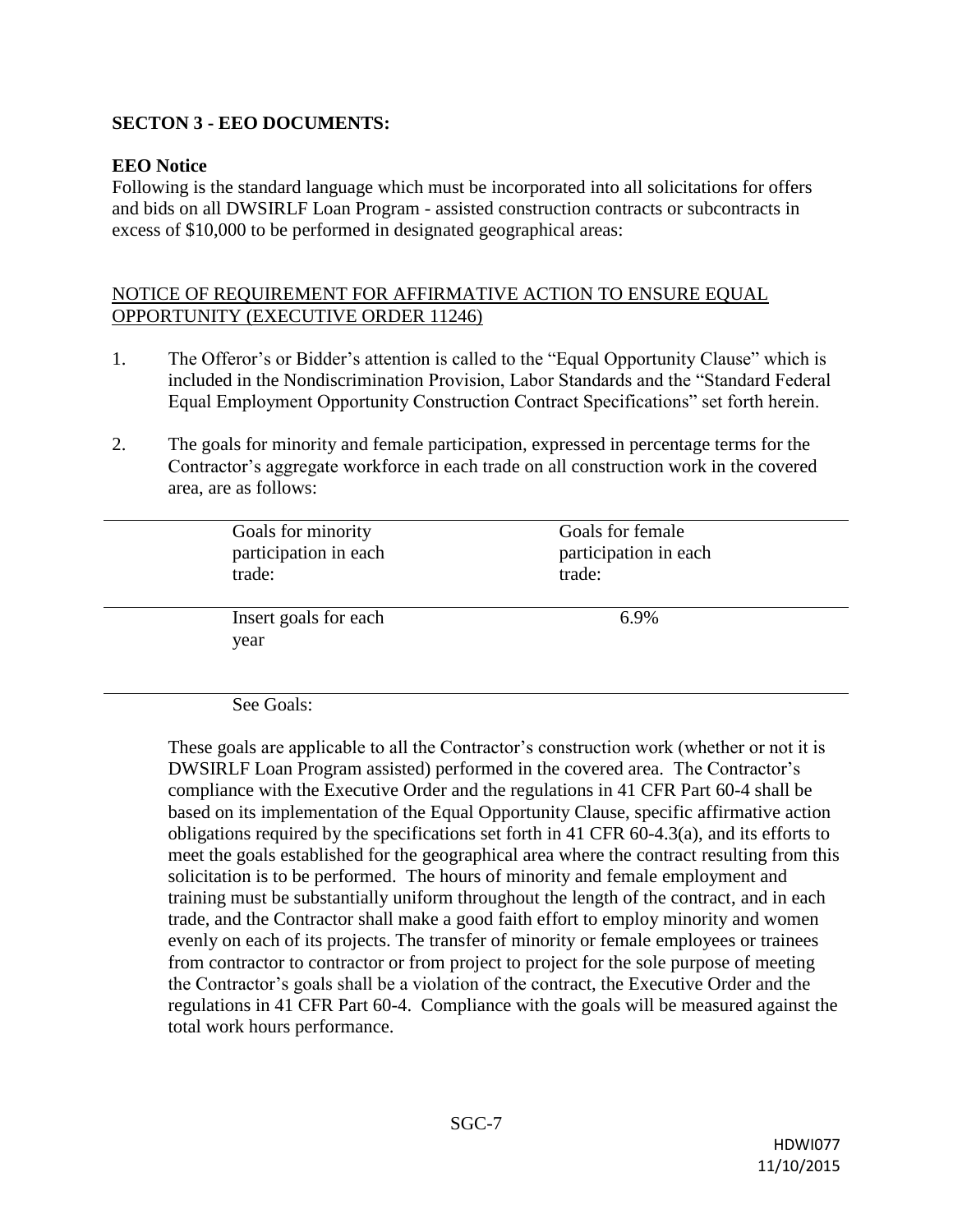- 3. The Contractor shall provide written notification to the Director of the Office of Federal Contract Compliance Programs within 10 working days of award of any construction subcontract in excess of \$10,000 at any tier for construction work under the contract resulting from this solicitation. The notification shall list the name, address and telephone number of the subcontractor; employer identification number; estimated dollar amount of the subcontractor; estimated starting and completion dates of the subcontract; and the geographical area in which the contract is to be performed.
- 4. As used in this Notice, and in the contract resulting from this solicitation, the "covered area" is (insert description of the geographical areas where the contract is to be performed giving the state, county and city, if any).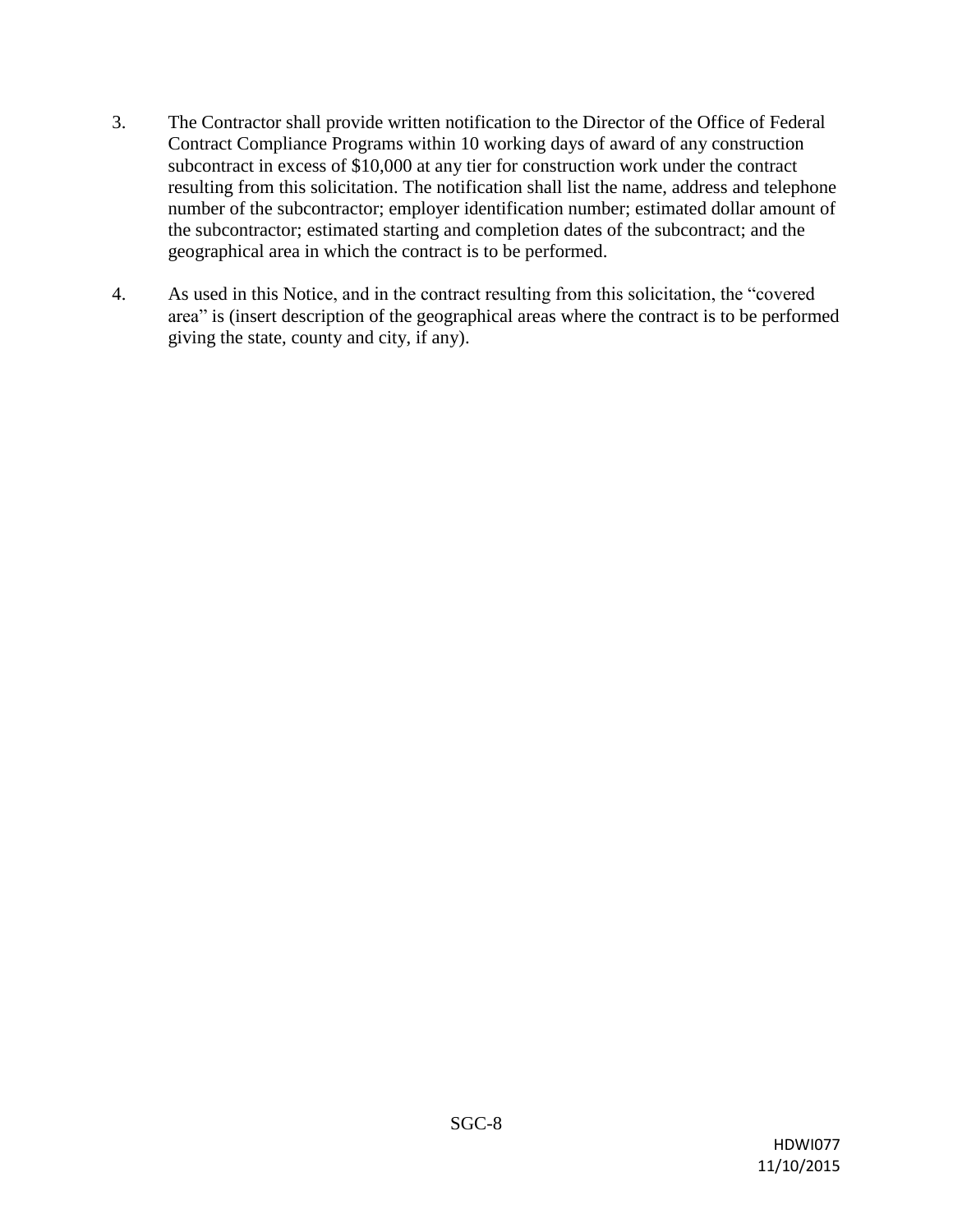## **EQUAL EMPLOYMENT OPPORTUNITY CLAUSE**

## **SEE LABOR STANDARDS PROVISIONS AND NONDISCRIMINATION PROVISIONS**

# **STANDARD FEDERAL EQUAL EMPLOYMENT OPPORTUNITY CONSTRUCTION**

## **CONTRACT SPECIFICATIONS (EXECUTIVE ORDER 11246)**

## **EEO Specifications**

Following is the standard language which must be incorporated into all solicitations for offers and bids on all federal and federally-assisted construction contracts or subcontracts in excess of \$10,000 to be performed in designated geographical areas:

### STANDARD FEDERAL EQUAL EMPLOYMENT OPPORTUNITY CONSTRUCTION CONTRACT SPECIFICATIONS (EXECUTIVE ORDER 11246)

- 1. As used in these specifications:
	- a. "Covered area" means the geographical area described in the solicitation from which this contract resulted:
	- b. "Director" means Director, Office of Federal Contract Compliance Program, United States Department of Labor, or any person to whom the Director delegates authority;
	- c. "Employer identification number" means the Federal Social Security number used on the Employer's Quarterly Federal Tax Return, U.S. Treasury Department Form 941.
	- d. "Minority" includes:
		- (i) Black (all persons having origins in any of the Black African racial groups not of Hispanic origin);
		- (ii) Hispanic (all persons of Mexican, Puerto Rican, Cuban, Central or South American or other Spanish Culture or origin, regardless of race);
		- (iii) Asian and Pacific Islander (all persons having origins in any of the original peoples of the Far East, Southeast Asia, the Indian Subcontinent, or the Pacific Islands); and
		- (iv) American Indian or Alaskan Native (all persons having origins in any of the original peoples of North America and maintaining identifiable tribal affiliations through membership and participation or community identification).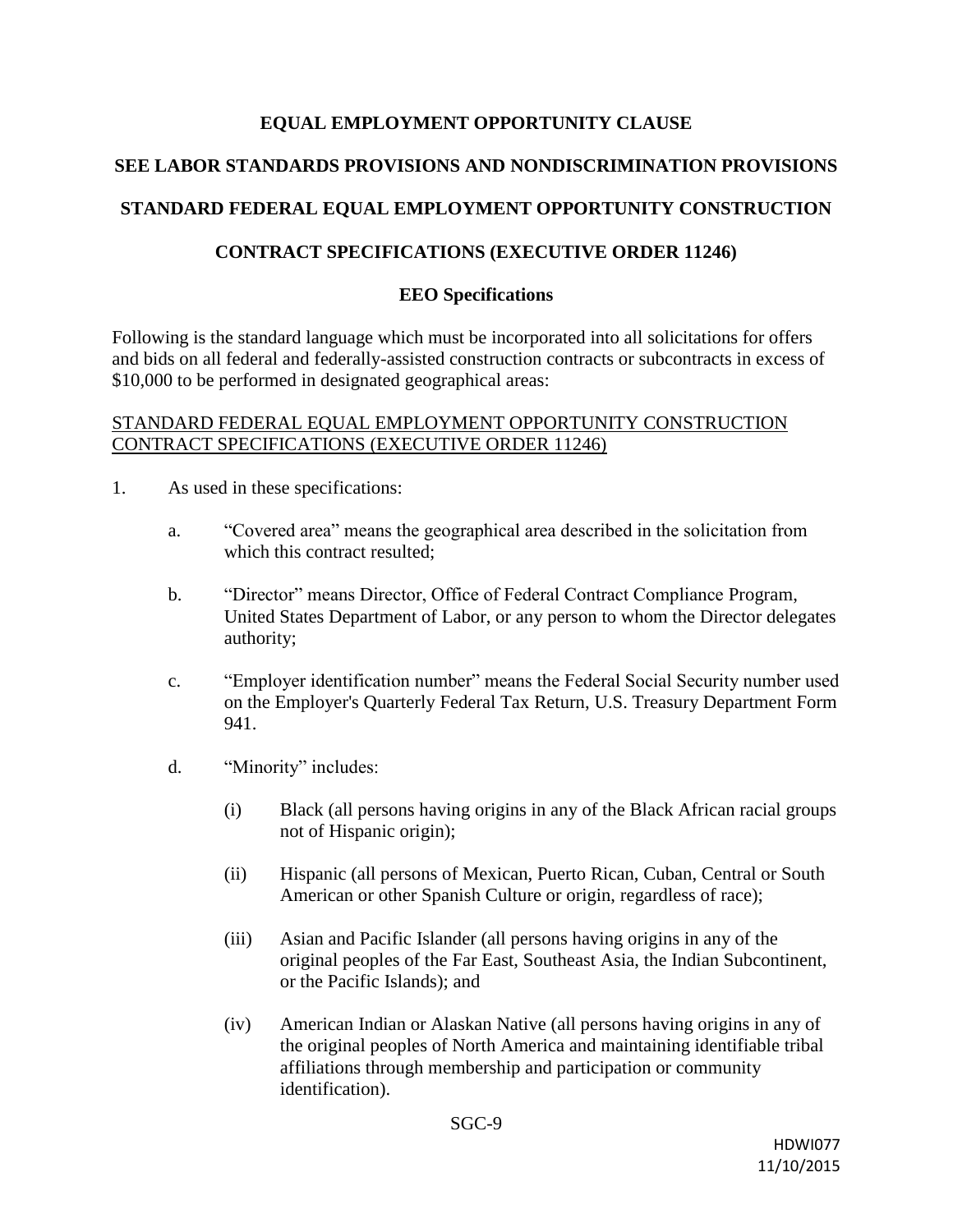- 2. Whenever the Contractor, or any subcontractor at any tier, subcontracts a portion of the work involving any construction trade, it shall physically include in each subcontract in excess of \$10,000 the provisions of these specifications and the Notice which contains the applicable goals for minority and female participation and which is set forth in the solicitations from which this contract resulted.
- 3. If the Contractor is participating (pursuant to 41 CFR 60-4.5) in a Hometown Plan approved by the U.S. Department of Labor in the covered area either individually or through an association, its affirmative action obligations on all work in the Plan area (including goals and timetables) shall be in accordance with that Plan for those trades which have unions participating in the Plan. Contractors must be able to demonstrate their participation in and compliance with the provisions of any such Hometown Plan. Each Contractor or Subcontractor participating in an approved Plan is individually required to comply with its obligations under the EEO clause, and to make a good faith effort to achieve each goal under the Plan in each trade in which it has employees. The overall good faith performance by other contractors or subcontractors toward a goal in an approved Plan does not excuse any covered contractor's or subcontractor's failure to take good faith efforts to achieve the Plan goals and timetables.
- 4. The Contractor shall implement the specific affirmative action standards provided in paragraphs 7a through p of these specifications. The goals set forth in the solicitation from which this contract resulted are expressed as percentages of the total hours of employment and training of minority and female utilization the Contractor should reasonably be able to achieve in each construction trade in which it has employees in the covered area. The Contractor is expected to make substantially uniform progress toward its goals in each craft during the period specified.
- 5. Neither the provisions of any collective bargaining agreement, nor the failure by a union with whom the Contractor has a collective bargaining agreement, to refer either minorities or women shall excuse the Contractor's obligations under these specifications. Executive Order 11246, or the regulations promulgated pursuant thereto.
- 6. In order for the non-working training hours of apprentices and trainees to be counted in meeting the goals, such apprentices and trainees must be employed by the Contractor during the training period, and the Contractor must have made a commitment to employ the apprentices and trainees at the completion of their training, subject to the availability of employment opportunities. Trainees must be trained pursuant to training programs approved by the U. S. Department of Labor.
- 7. The Contractor shall take specific affirmative actions to ensure equal employment opportunity. The evaluation of the Contractor's compliance with these specifications shall be based upon its effort to achieve maximum results from its actions. The Contractor shall document these efforts fully, and shall implement affirmative action steps at least as extensive as the following: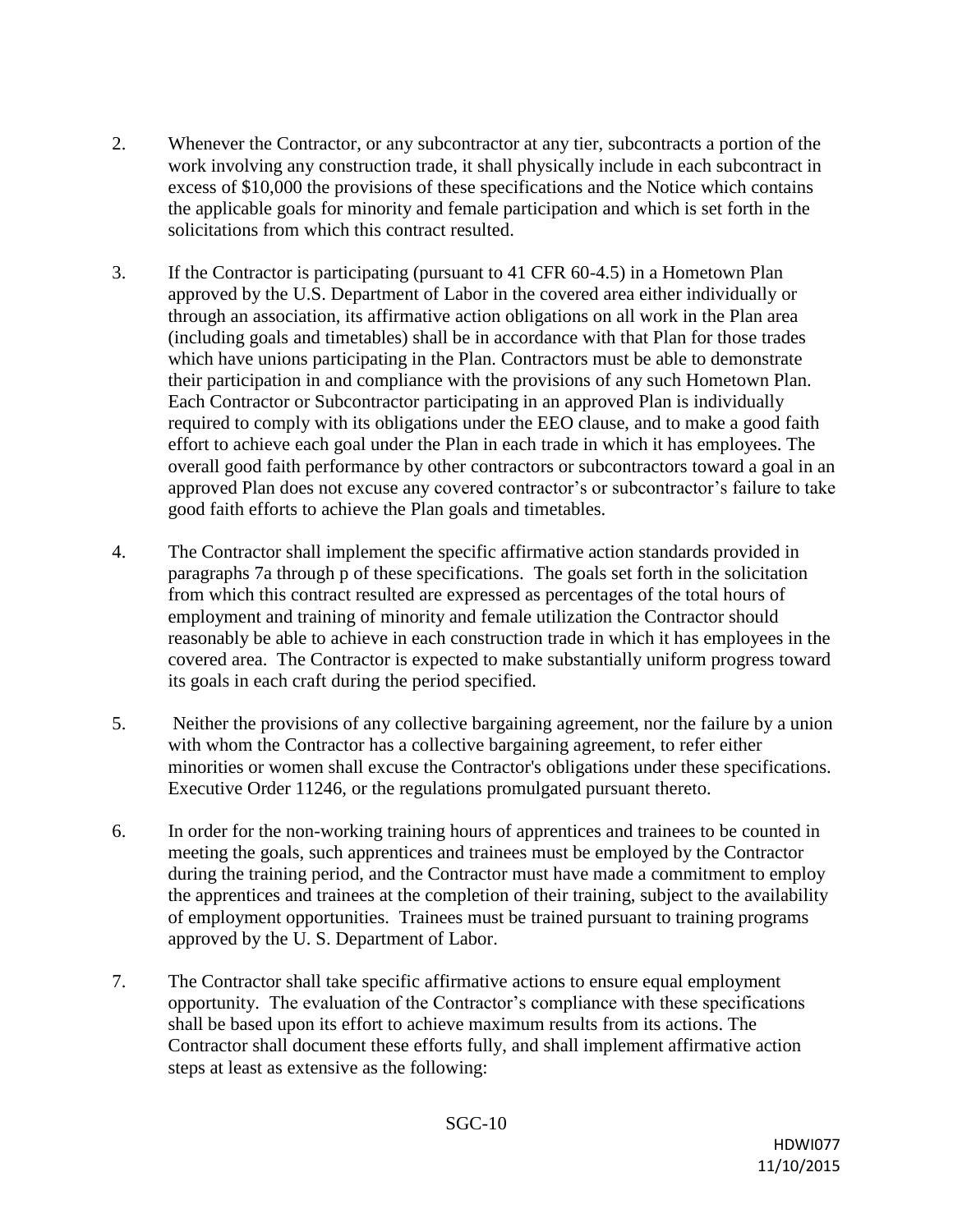- a. Ensure and maintain a working environment free of harassment, intimidation, and coercion at all sites, and in all facilities at which the Contractor's employees are assigned to work. The Contractor, where possible, will assign two or more women to each construction project. The Contractor shall specifically ensure that all foremen, superintendents, and other on-site supervisory personnel are aware of and carry out the Contractor's obligation to maintain such a working environment, with specific attention to minority or female individuals working at such sites or in such facilities.
- b. Establish and maintain a current list of minority and female recruitment sources, provide written notification to minority and female recruitment sources and to community organizations when the Contractor or its unions have employment opportunities available, and maintain a record of the organizations' responses.
- c. Maintain a current file of the names, addresses and telephone numbers of each minority and female off-the-street applicant and minority or female referral from a union, a recruitment source or community organization and of what action was taken with respect to each such individual. If such individual was sent to the union hiring hall for referral and was not referred back to the Contractor by the union or, if referred, not employed by the Contractor, this shall be documented in the file with the reason therefore, along with whatever additional actions the Contractor may have taken.
- d. Provide immediate written notification to the Director when the union or unions with which the Contractor has a collective bargaining agreement has not referred to the Contractor a minority person or woman sent by the Contractor, or when the Contractor has other information that the union referral process has impeded the Contractor's efforts to meet its obligations.
- e. Develop on-the-job training opportunities and/or participate in training programs for the area which expressly include minorities and women, including upgrading programs and apprenticeship and trainee programs relevant to the Contractor's employment needs, especially those programs funded or approved by the Department of Labor. The Contractor shall provide notice of these programs to the sources complied under 7b above.
- f. Disseminate the Contractor's EEO policy by providing notice of the policy to unions and training programs and requesting their cooperation in assisting the Contractor in meeting its EEO obligations; by including it in any policy manual and collective bargaining agreement; by publicizing it in the company newspaper, annual report, etc.; by specific review of the policy with all management personnel and with all minority and female employees at least once a year; and by posting the company EEO policy on bulletin boards accessible to all employees at each location where construction work is performed.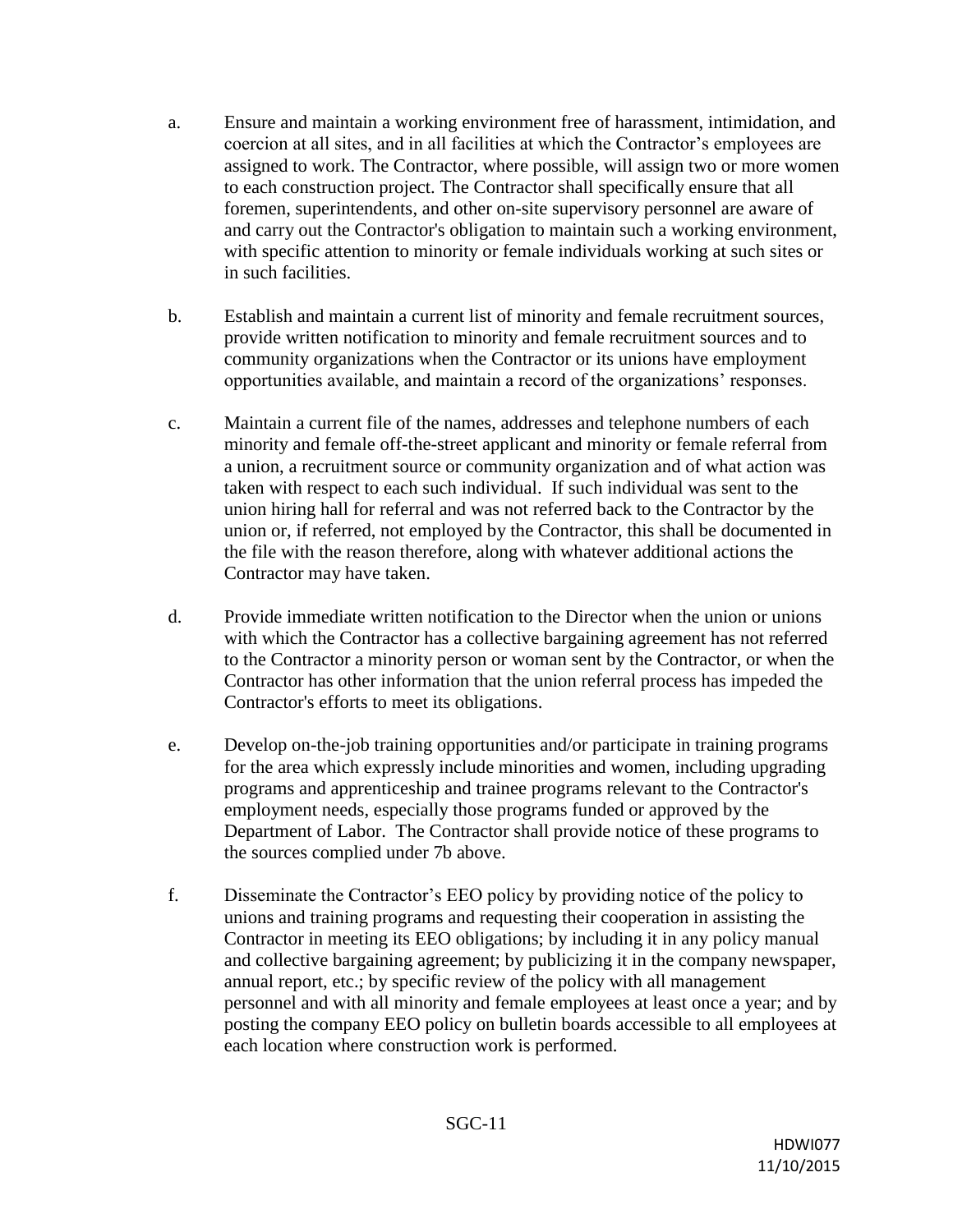- g. Review, at least annually, the company's EEO policy and affirmative action obligations under these specifications with all employees having any responsibility for hiring, assignment, lay-off, termination or other employment decisions including specific review of these items with on-site supervisory personnel such as superintendents, general foreman, etc., prior to the initiation of construction work at any job site. A written record shall be made and maintained identifying the time and place of these meetings, persons attending, subject matter discussed, and disposition of the subject matter.
- h. Disseminate the Contractor's EEO policy externally by including it in any advertising in the news media, specifically including minority and female news media, and providing written notification to and discussing the Contractor's EEO policy with other contractors and subcontractors with whom the Contractor does or anticipates doing business.
- i. Direct its recruitment efforts, both oral and written, to minority, female and community organizations, to schools with minority and female students and to minority and female recruitment and training organizations serving the Contractor's recruitment area and employment needs. Not later than one month prior to the date for the acceptance of applications for apprenticeship or other training by any recruitment source, the Contractor shall send written notification to organizations such as the above, describing the openings, screening procedures, and tests to be used in the selection process.
- j. Encourage present minority and female employees to recruit other minority persons and women and, where reasonable, provide after school, summer and vacation employment to minority and female youth both on the site and in other areas of a Contractor's workforce.
- k. Validate all tests and other selection requirements where there is an obligation to do so under 41 CFR Part 60-3.
- l. Conduct, at least annually, an inventory and evaluation at least of all minority and female personnel for promotional opportunities and encourage these employees to seek or to prepare for, through appropriate training, etc., such opportunities.
- m. Ensure that seniority practices, job classifications, work assignments and other personnel practices, do not have a discriminatory effect by continually monitoring all personnel and employment related activities to ensure that the EEO policy and the Contractor's obligations under these specifications are being carried out.
- n. Ensure that all facilities and company activities are non-segregated except that separate or single-user toilet and necessary changing facilities shall be provided to assure privacy between the sexes.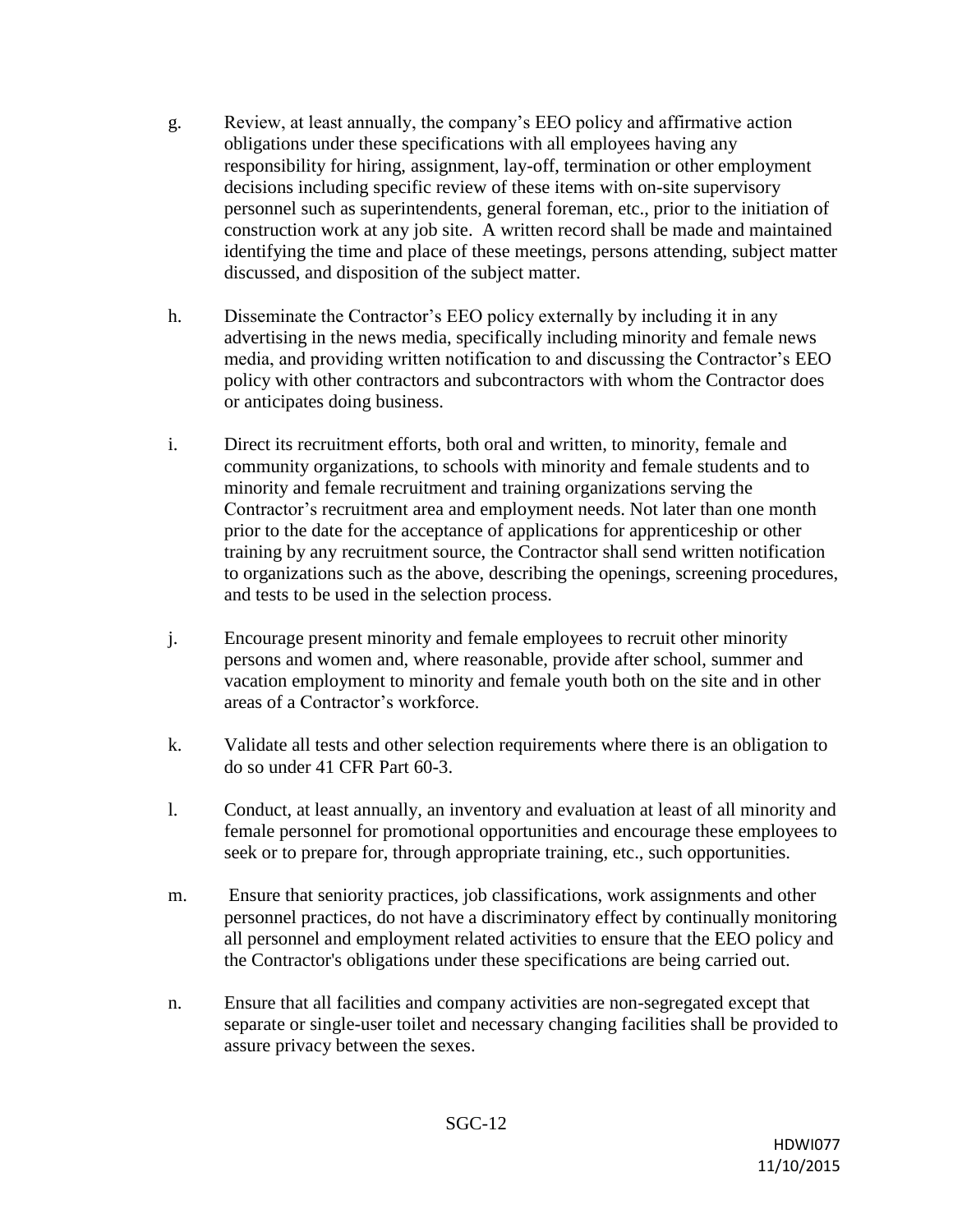- o. Document and maintain a record of all solicitations of offers for subcontracts from minority and female construction contractors and suppliers, including circulation of solicitations to minority and female contractor associations and other business associates.
- p. Conduct a review, at least annually, of all supervisors' adherence to and performance under the Contractor's EEO policies and affirmative action obligation.
- 8. Contractors are encouraged to participate in voluntary associations which assist in fulfilling one or more of their affirmative action obligations (7a through p). The efforts of a contractor association, joint contractor-union, contractor-community, or other similar group of which the Contractor is a member and participant may be asserted as fulfilling any one or more of its obligations under 7a through p of these Specifications provided that the Contractor actively participates in the group, makes every effort to assure that the group has a positive impact on the employment of minorities and women in the industry, ensures that the concrete benefits of the program are reflected in the Contractor's minority and female workforce participation, makes a good faith effort to meet its individual goals and timetables, and can provide access to documentation which demonstrates the effectiveness of actions taken on behalf of the Contractor. The obligation to comply, however, is the Contractor's and failure of such a group to fulfill an obligation shall not be a defense for the Contractor's noncompliance.
- 9. A single goal for minorities and a separate single goal for women have been established. The Contractor, however, is required to provide equal employment opportunity and to take affirmative action for all minority groups, both male and female, and all women, both minority and non-minority. Consequently, the Contractor may be in violation of the Executive Order if a particular group is employed in a substantially disparate manner (for example, even though the Contractor has achieved its goals for women generally, the Contractor may be in violation of the Executive Order if a specific minority group of women is underutilized).
- 10. The Contractor shall not use the goals and timetables or affirmative action standards to discriminate against any person because of race, color, religion, sex, or national origin.
- 11. The Contractor shall not enter into any subcontract with any person or firm debarred from government contracts pursuant to Executive Order 11246.
- 12. The Contractor shall carry out such sanctions and penalties for violation of these specifications and of the Equal Opportunity Clause, including suspension, termination and cancellation of existing subcontracts as may be imposed or ordered pursuant to Executive Order 11246, as amended, and its implementing regulations, by the Office of Federal Contract Compliance Programs. Any contractor who fails to carry out such sanctions and penalties shall be in violation of these specifications and Executive Order 11246, as amended.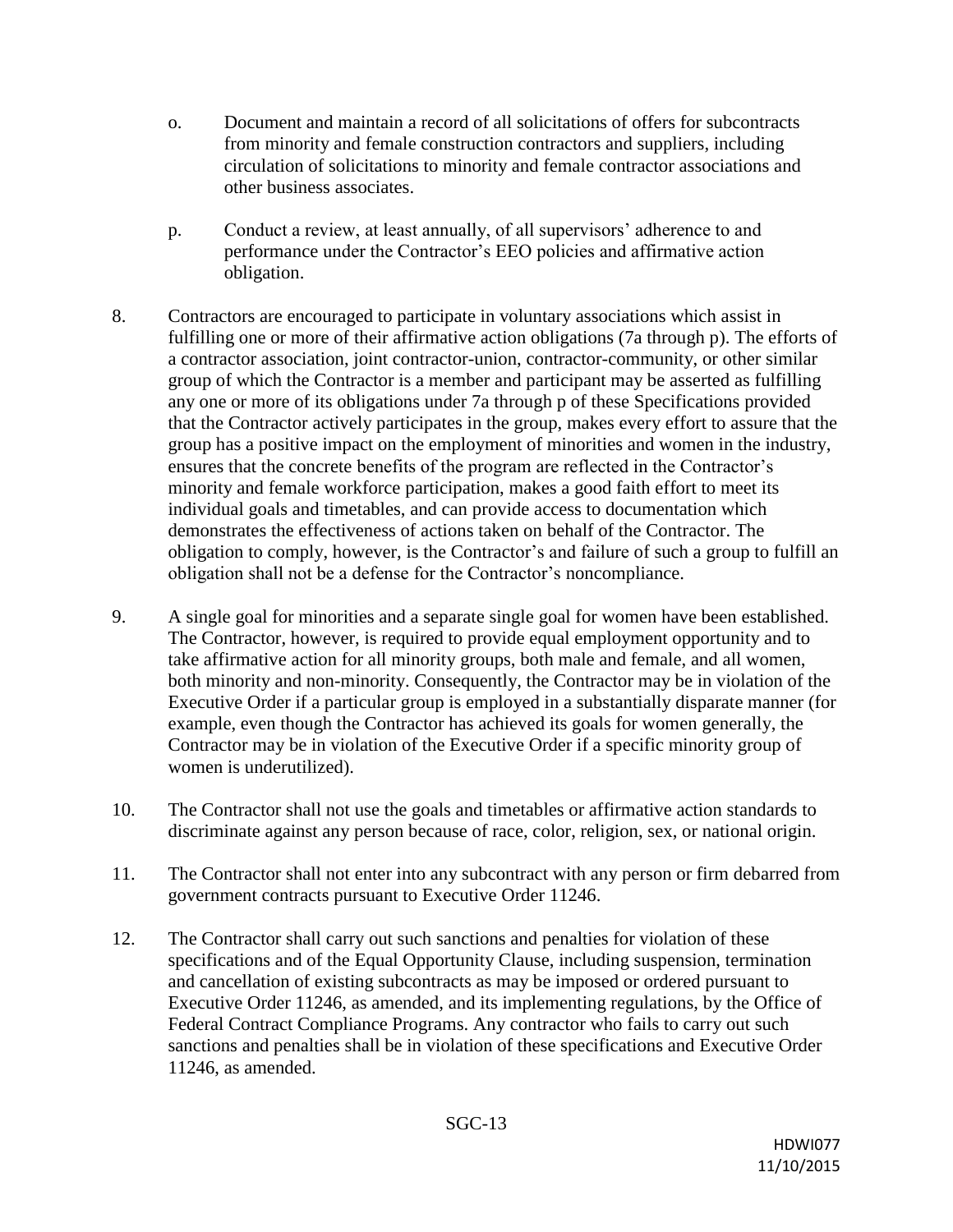- 13. The Contractor, in fulfilling its obligations under these specifications, shall implement specific affirmative action steps, at least as extensive as those standards prescribed in paragraph 7 of these specifications, so as to achieve maximum results from its efforts to ensure equal employment opportunity. If the Contractor fails to comply with the requirements of the Executive Order, the implementing regulations, or these specifications, the Director shall proceed in accordance with 41 CFR 60-4.8.
- 14. The Contractor shall designate a responsible official to monitor all employment related activity to ensure that the company EEO policy is being carried out, to submit reports relating to the provisions hereof as may be required by the Government and to keep records. Records shall at least include for each employee the name, address, telephone numbers, construction trade, union affiliation if any, employee identification number when assigned, social security number, race, sex, status (e.g., mechanic, apprentice, trainee, helper, or laborer), dates of changes in status, hours worked per week in the indicated trade, rate of pay, and locations at which the work was performed. Records shall be maintained in an easily understandable and retrievable form; however, to the degree that existing records satisfy this requirement, contractors shall not be required to maintain separate records.
- 15. Nothing herein provided shall be construed as a limitation upon the application of other laws which establish different standards of compliance or upon the application of requirements for the hiring of local or other area residents (e.g., those under the Public Works Employment Act of 1977 and the Community Development Block Grant Program).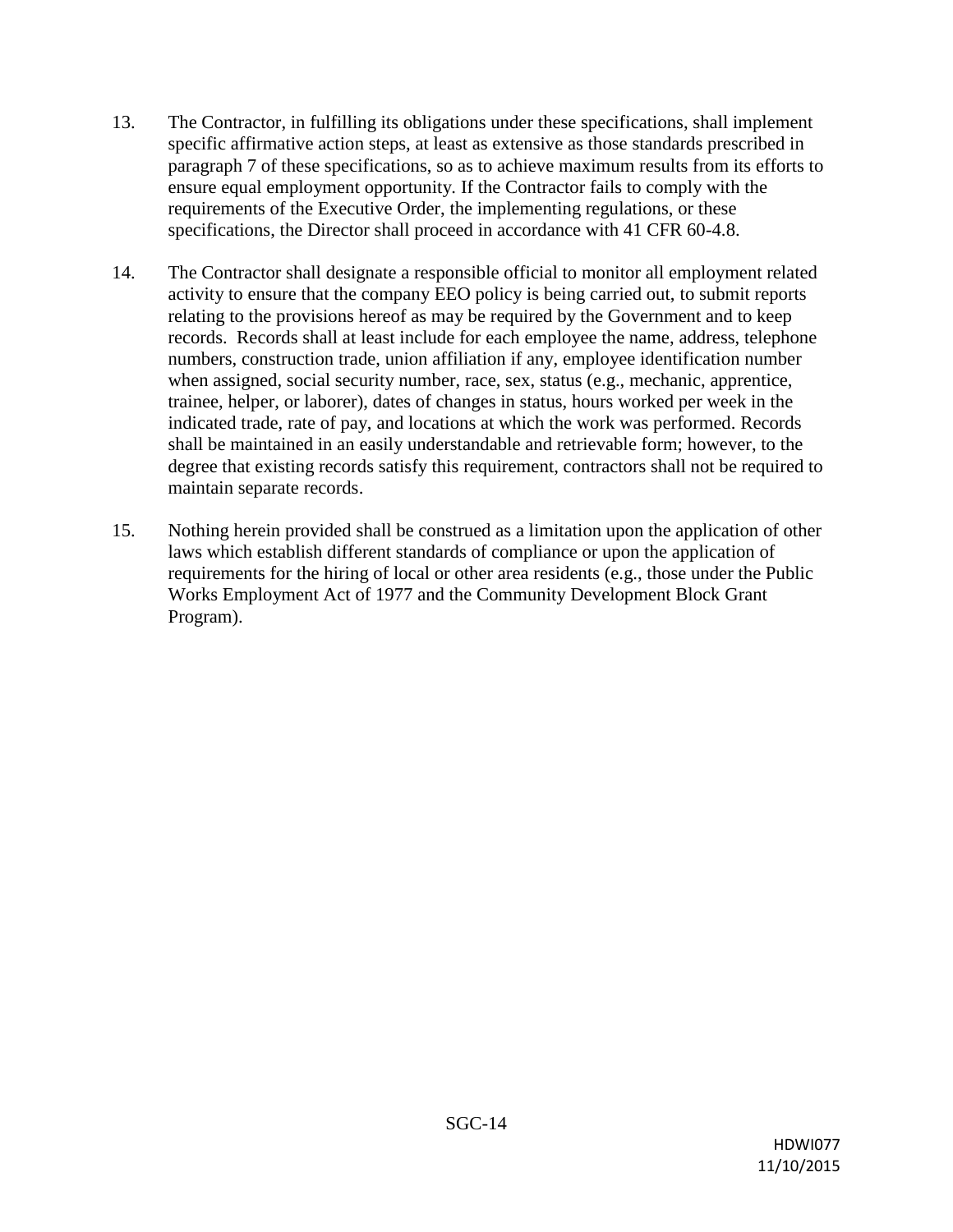#### **GOALS**

The following goals for female and minority utilization shall be included in all federal and federally assisted construction contracts and subcontracts in excess of \$10,000.00. EEO Goals applicable for this project:

Women: 1.1% Minorities: 3.1%

Appendix B-80

Until further notice, the following goals for minority utilization in each construction craft and trade shall be included in all federal or federally assisted construction contracts and subcontracts in excess of \$10,000.00 to be performed in the respective geographical areas. The goals are applicable to each nonexempt contractor's total onsite construction workforce, regardless of whether or not part of that workforce is performing work on a federal, federally assisted or nonfederally related project, contract or subcontract.

Construction contractors which are participating in an approved Hometown Plan (See 41 CFR 60-4.5) are required to comply with the goals of the Hometown Plan with regard to construction work they perform in the area covered by the Hometown Plan. With regard to all their other covered construction work, such contractors are required to comply with the applicable SMSA or EA goal contained in this Appendix B-80.

#### **ECONOMIC AREAS**

| Area |                                                                                                                                                                                                            | <b>Minority Goal</b><br>(Percent) |
|------|------------------------------------------------------------------------------------------------------------------------------------------------------------------------------------------------------------|-----------------------------------|
| 1.   | MISSISSIPPI COUNTIES LOCATED IN MOBILE, AL AREA:<br>047 Mobile, AL                                                                                                                                         |                                   |
|      | <b>SMSA Counties</b><br>6025 Pascagoula - Moss Point, MS<br>$MS - Jackson$                                                                                                                                 | 16.9                              |
| 2.   | MISSISSIPPI COUNTIES LOCATED IN MEMPHIS, TN AREA:<br>055 Memphis, TN                                                                                                                                       |                                   |
|      | <b>SMSA Counties</b><br>4920 Memphis, TN-AR-MS<br>MS - Desoto,                                                                                                                                             | 32.3                              |
|      | <b>Non-SMSA Counties</b><br>MS - Alcorn, Benton, Bolivar, Calhoun,<br>Carroll, Chickasaw, Clay, Coahoma, Grenada,<br>Itawamba, Lafayette, Lee, Leflore, Marshall,<br>Monroe, Montgomery, Panola, Pontotoc, | 26.5                              |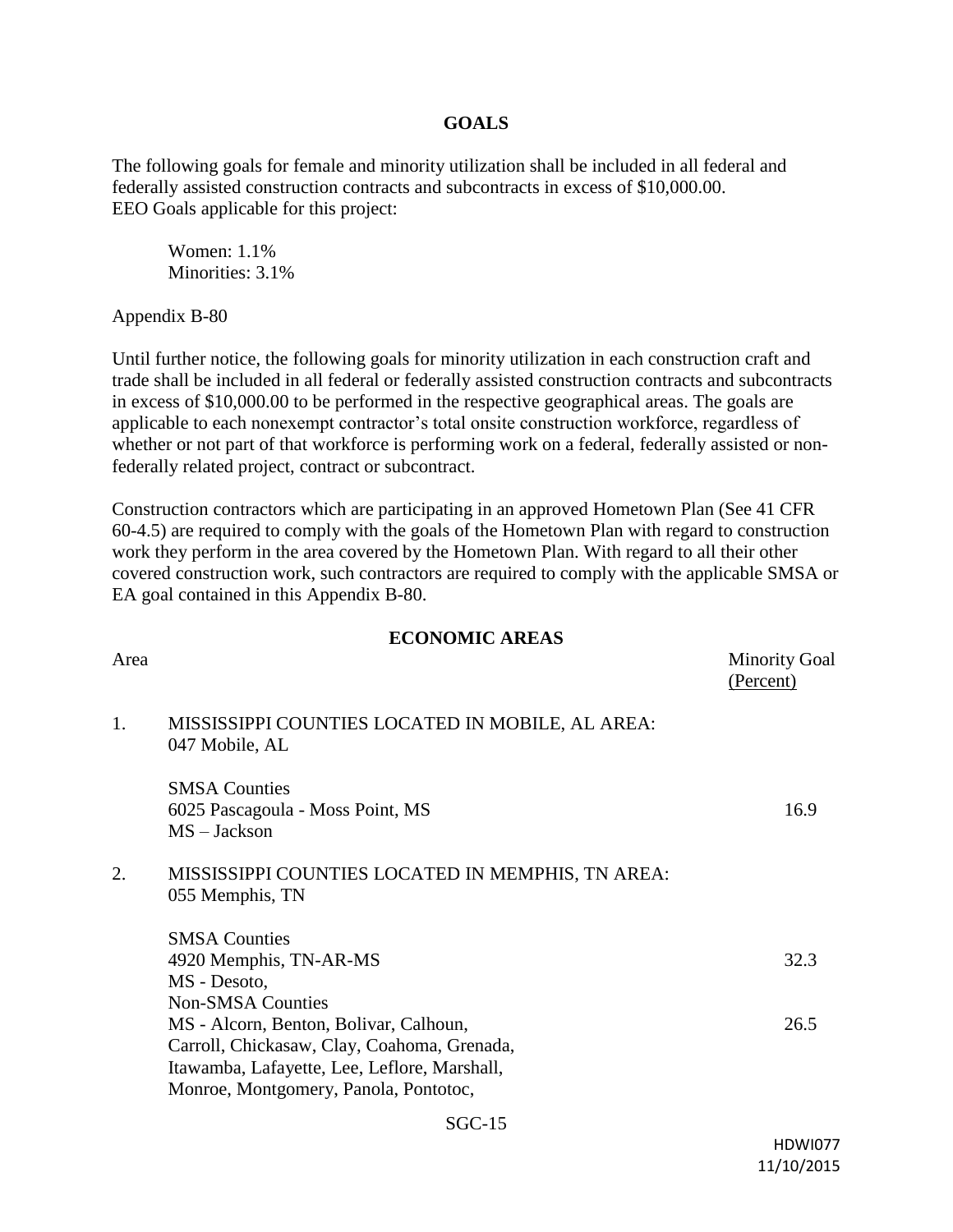Prentiss, Quitman, Sunflower, Tallahatchie, Tate, Tippah, Tishomingo, Union, Washington, Webster, Yalobusha

## 3. MISSISSIPPI:

| 112 Jackson, MS                             |      |
|---------------------------------------------|------|
| <b>SMSA</b> Counties:                       | 30.3 |
| 3560 Jackson, MS                            |      |
| MS - Hinds, Rankin                          |      |
| <b>Non-SMSA Counties</b>                    | 32.0 |
| MS - Attala, Choctaw, Claiborne, Clarke,    |      |
| Copiah, Covington, Franklin, Holmes,        |      |
| Humphreys, Issaquena, Jasper, Jefferson,    |      |
| Jefferson Davis, Jones, Kemper, Lauderdale, |      |
| Lawrence, Leake, Lincoln, Lowndes, Madison, |      |
| Neshoba, Newton                             |      |
|                                             |      |

| 4. | MISSISSIPPI COUNTIES LOCATED IN NEW ORLEANS, LA AREA: |      |  |
|----|-------------------------------------------------------|------|--|
|    | 113 New Orleans, LA                                   |      |  |
|    | <b>SMSA Counties:</b>                                 | 19.2 |  |
|    | 0920 Biloxi, Gulfport, MS                             |      |  |
|    | MS - Hancock, Harrison, Stone                         |      |  |
|    | <b>Non-SMSA Counties</b>                              | 27.7 |  |
|    | MS - Forrest, Lamar, Marion, Pearl River,             |      |  |
|    | Perry, Pike, Walthall                                 |      |  |
|    | MISSISSIPPI COUNTIES LOCATED IN BATON ROUGE. LA AREA: |      |  |

5. MISSISSIPPI COUNTIES LOCATED IN BATON ROUGE, 114 Baton Rouge, LA 26.1 Non-SMSA Counties MS - Adams, Amite, Wilkinson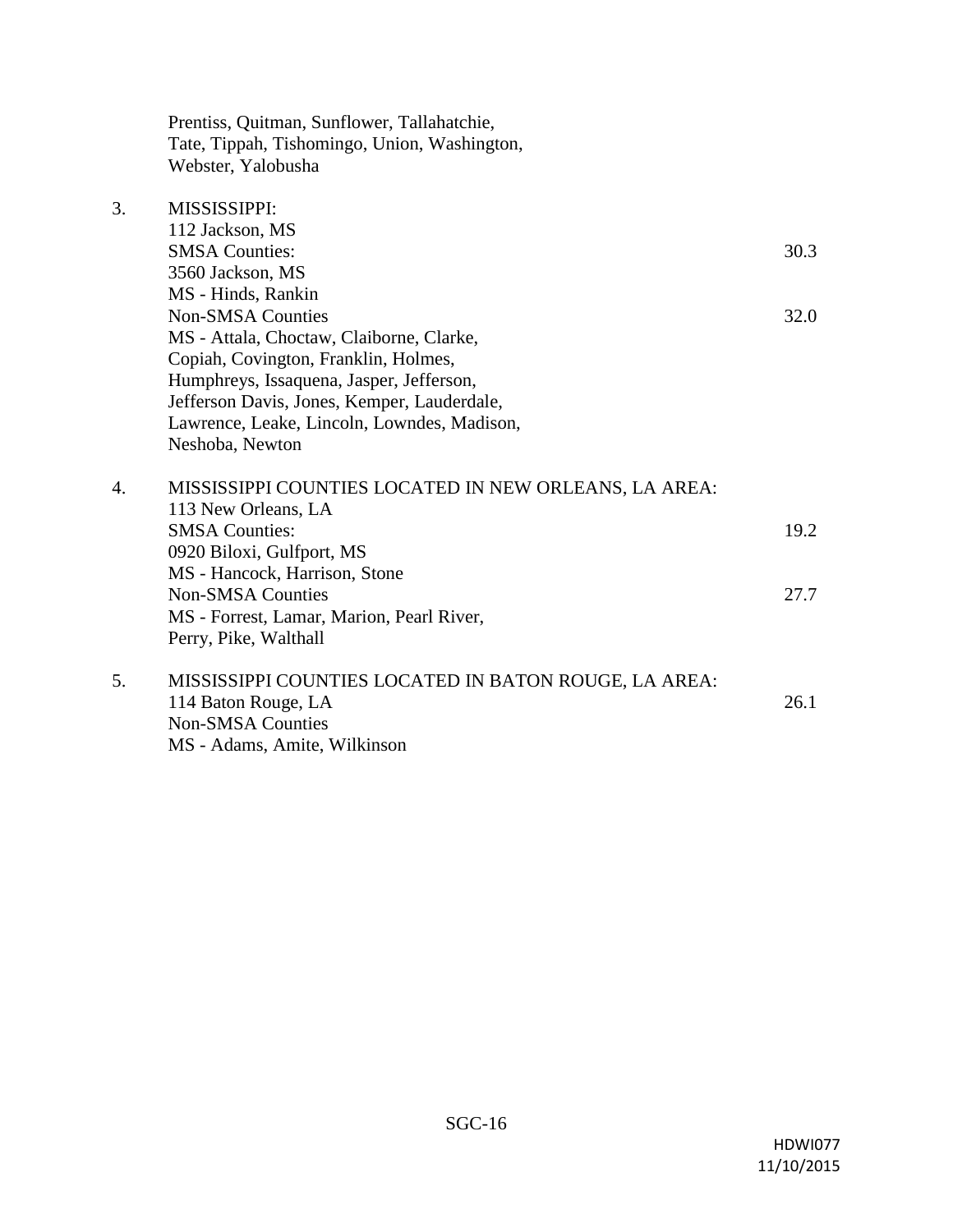### **40 CFR PART 8, EQUAL OPPORTUNITY REQUIREMENTS**

During the performance of this contract, the Contractor agrees as follows:

- (1) The Contractor will not discriminate against any employee or applicant for employment because of race, color, religion, sex, or national origin. The Contractor will take affirmative action to ensure that applicants are employed, and that employees are treated during employment without regard to their race, color, religion, sex, or national origin. Such action shall include, but not be limited to the following: Employment, upgrading, demotion, or transfer; recruitment or recruitment advertising; layoff or termination; rates of pay or other forms of compensation; and selection for training, including apprenticeship. The Contractor agrees to post in conspicuous places, available to employees and applicants for employment, notices to be provided setting forth the provisions of this equal opportunity (federally assisted construction) clause.
- (2) The Contractor will, in all solicitations or advertisements for employees placed by or on behalf of the Contractor, state that all qualified applicants will receive consideration for employment without regard to race, color, religion, sex, or national origin.
- (3) The Contractor will send to each labor union or representative of workers, with which he has a collective bargaining agreement or other contract or understanding, a notice to be provided advising the said labor union or workers' representative of the Contractor's commitments under this section, and shall post copies of the notice in conspicuous places available to employees and applicants for employment.
- (4) The Contractor will comply with all provisions of Executive Order No. 11246 of September 24, 1965, and of the rules, regulations, and relevant orders of the Secretary of Labor.
- (5) The Contractor will furnish all information and reports required by Executive Order No. 11246 of September 24, 1965, and by the rules, regulations, and orders of the Secretary of Labor, or pursuant thereto, and will permit access to his books, records, and accounts by the administering agency and the Secretary of Labor for purposes of investigation to ascertain compliance with such rules, regulations, and orders.
- (6) In the event of the Contractor's non-compliance with the equal opportunity (federally assisted construction) clause of this contract or with any of the said rules, regulations, or orders, this contract may be canceled, terminated, or suspended, in whole or in part, and the Contractor may be declared ineligible for further Government contracts or federally assisted construction contracts in accordance with procedures authorized in Executive Order No. 11246 of September 24, 1965, and such other sanctions may be imposed and remedies invoked as provided in Executive Order No. 11246 of September 24, 1965, or by rule, regulations, or order of the Secretary of Labor, or as provided by law.
- (7) The Contractor will include this equal opportunity (federally assisted construction) clause in every subcontract or purchase order unless exempted by the rules, regulations, or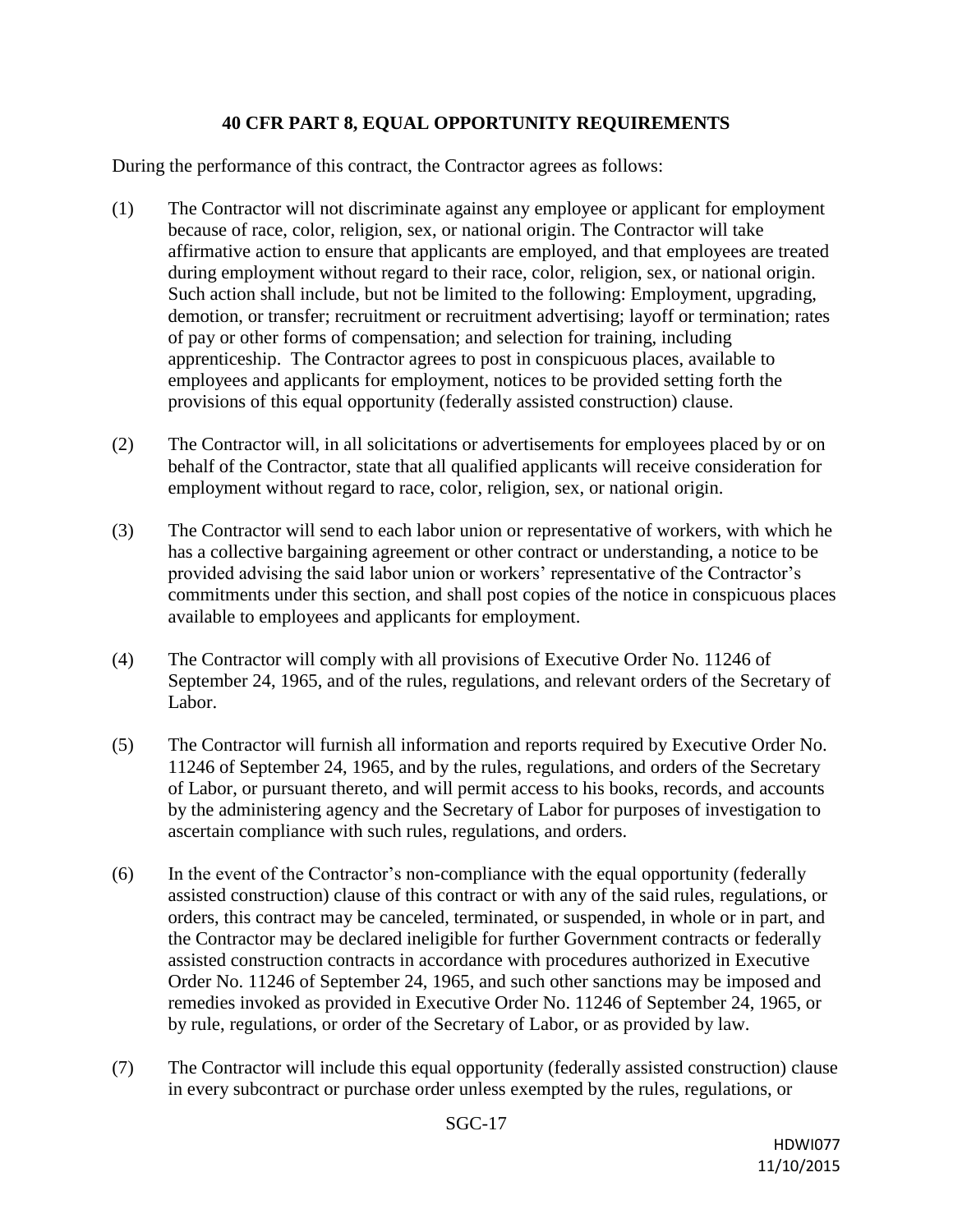orders of the Secretary of Labor issued pursuant to Section 204 of Executive Order No. 11246 of September 24, 1965, so that such provisions will be binding upon each subcontractor or vendor. The Contractor will take such action with respect to any subcontract or purchase order as the administering agency may direct as a means of enforcing such provisions, including sanctions for noncompliance: Provided, however, That in the event a contractor becomes involved in, or is threatened with, litigation with a subcontractor or vendor, as a result of such direction by the administering agency the Contractor may request the United States to enter into such litigation to protect the interests of the United States.

The applicant further agrees that it will be bound by the above equal opportunity clause with respect to its own employment practices when it participates in federally assisted construction work: Provided, That if the applicant so participating is a state or local government, the above equal opportunity clause is not applicable to any agency, instrumentally or subdivision of such government which does not participate in work on or under the contract.

The applicant agrees that it will assist and cooperate actively with the Agency and the Secretary of Labor in obtaining the compliance of contractors and subcontractors with the equal opportunity clause and the rules, regulations, and relevant orders of the Secretary of Labor; that it will furnish the Agency and the Secretary of Labor such information as they may require for the supervision of such compliance; and that it will otherwise assist the Agency in the discharge of its primary responsibility for securing compliance.

The applicant further agrees that it will refrain from entering into any contract or contract modification subject to the Order with a contractor debarred from, or who has not demonstrated eligibility for, Government contracts and federally assisted construction contracts pursuant to the Order and will carry out such sanctions and penalties for violation of the equal opportunity clause, as may be imposed upon contractors and subcontractors by the Agency or the Secretary of Labor pursuant to Part II, Subpart D of the Order. In addition, the applicant agrees that if it fails or refuses to comply with these undertakings, the Agency may take any or all of the following actions: Cancel, terminate, or suspend in whole or in part this grant (contract, loan, insurance, guarantee); refrain from extending any further assistance to the applicant under the program with respect to which the failure or refusal occurred until satisfactory assurance of future compliance has been received from such applicant; and refer the case to the Department of Justice for appropriate legal proceedings.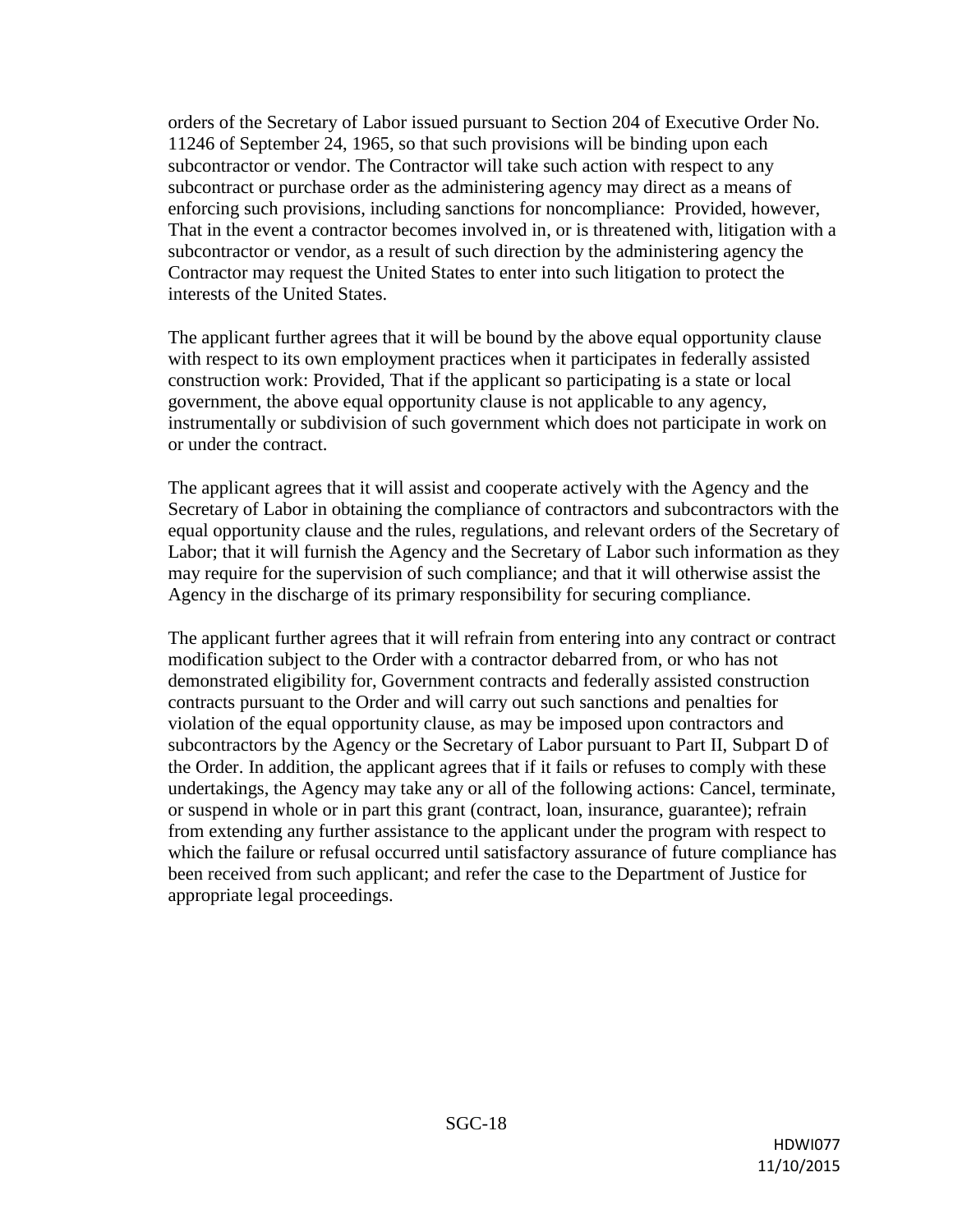#### **SPECIAL NOTICE #1 EEO DOCUMENTATION REQUIRED BY FEDERAL EXECUTIVE ORDER 11246 AS AMENDED**

Federal Executive Order 11246 requires an EEO commitment of the prime contractor and all subcontractors (in excess of \$10,000). EEO Affirmative Action is mandated throughout the duration of the contract.

Failure to submit the required EEO documentation may subject the Contractor to sanctions under Executive Order 11246.

THE LOW, RESPONSIVE, RESPONSIBLE BIDDER MUST FORWARD THE FOLLOWING ITEMS, IN DUPLICATE TO THE OWNER NO LATER THAN 10 DAYS AFTER BID OPENING. THE OWNER SHALL TRANSMIT 1 COPY TO DEQ WITHIN 14 DAYS AFTER BID OPENING.

- 1. DWSIRLF Project Number. Project Location. Type of Construction.
- 2. Copy of EEO-1 Report (Employer Information Report, annually submitted to the Equal Employment Opportunity Commission). Required for Firms with 100 employees or more.
- 3. Copy of the Affirmative Action Plan of the Contractor. Indicate company official responsible for EEO.
- 4. List of current construction contracts, with dollar amount. List contracting federal agency, if applicable.
- 5. Statistics concerning company percent workforce, permanent and temporary, by sex, race and trade.
- 6. List of employment sources for project in question. If union sources are utilized, indicate percentage of minority membership within the union crafts.
- 7. Anticipated employment needs for this project, by sex, race and trade, with estimate of minority participation in specific trades.
- 8. List of subcontractors (name, address and telephone) with dollar amount and duration of subcontract. Subcontractors' contracts over \$10,000 must submit items one (1) through eight (8).
- 9. List of any subcontract work yet to be committed with estimate of dollar amount and duration of contract.
- 10. Contract Price. Duration of prime contract.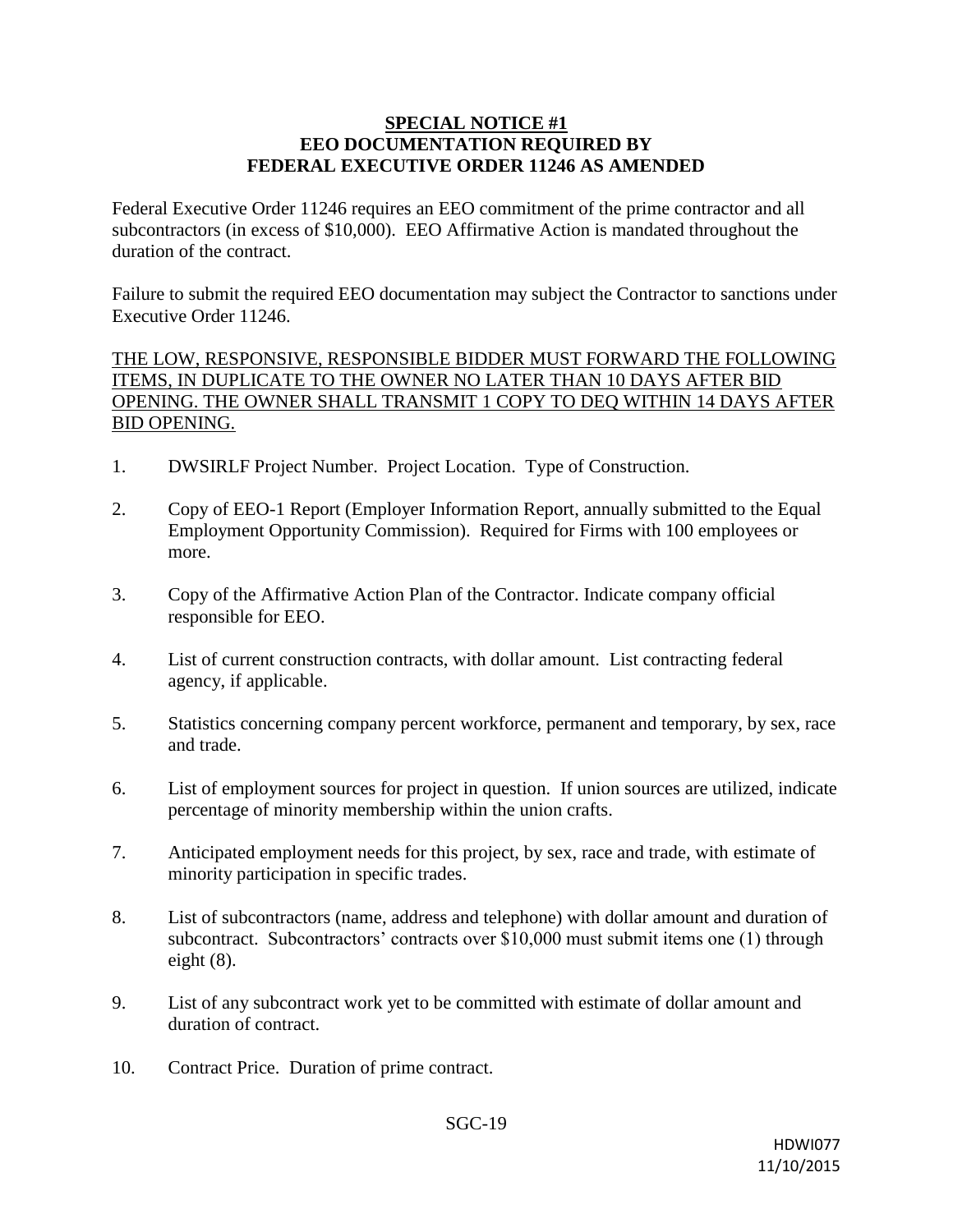11. Each Contractor shall be required to maintain in their files a CC-257, monthly Employment Utilization Report, for each month of the construction period.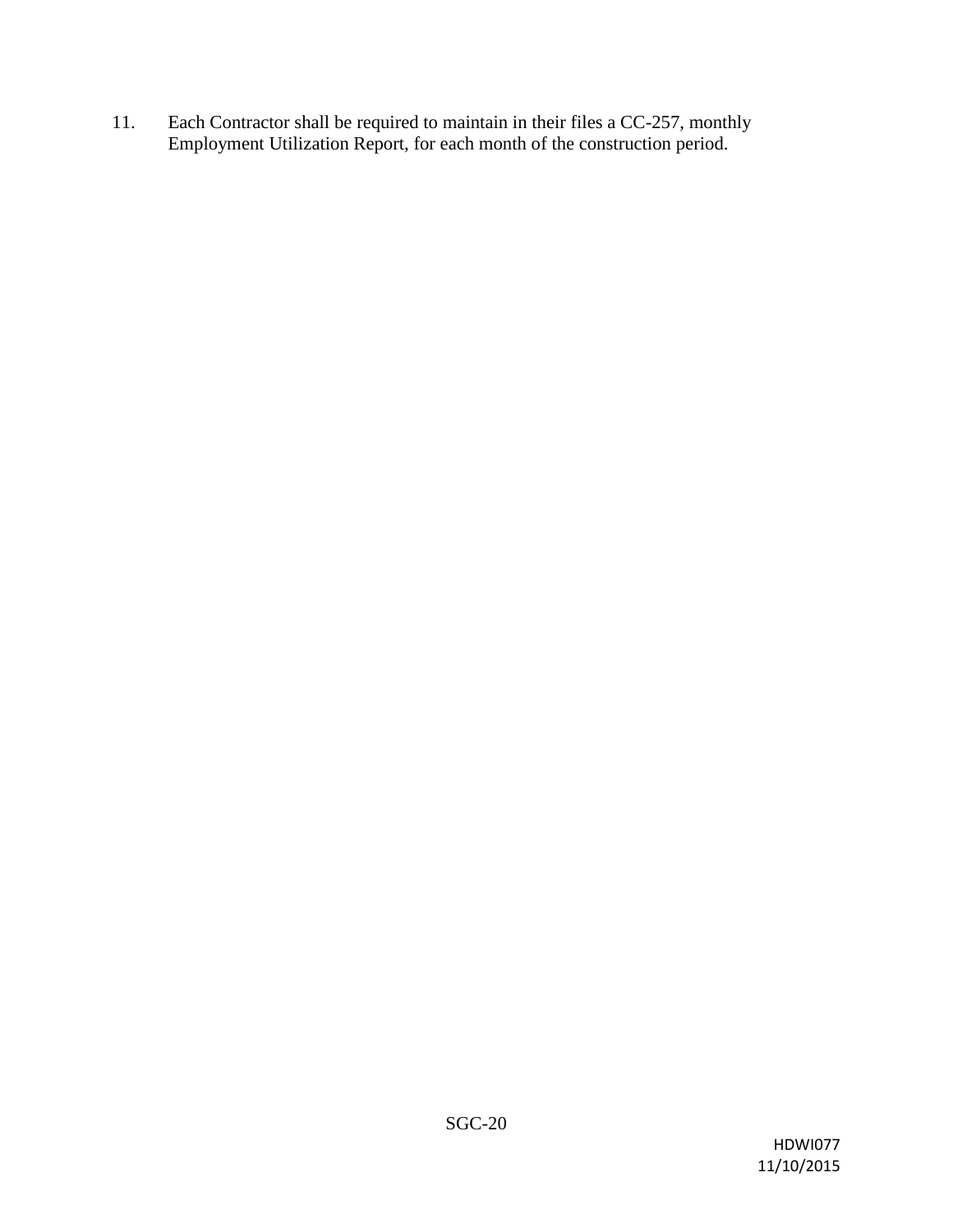## **SECTON 4 - UTILIZATION OF DISADVANTAGED BUSINESS ENTERPRISES (DBEs):**

It is the policy of the Drinking Water State Revolving Loan Fund and the Environmental Protection Agency (EPA) to promote a "fair share" of sub-agreement awards to small, minority and women's businesses for equipment, supplies, construction, and services. Compliance with these contract provisions is required in order for project costs to be eligible for DWSRF Funding. Failure on the part of the apparent successful bidder to submit required information to the loan recipient (Owner) may be considered by the owner in evaluation whether the bidder is responsive to bid requirements. This requirement is contained in Appendix E of the DWSIRLF Program Regulations.

The following procedures are to be followed for procurement under DWSIRLF construction loans:

If the successful bidder plans to enter into sub-agreements for construction, equipment, materials and/or supplies the bidder must submit to the owner within 10 days after bid opening, evidence of the affirmative steps taken to utilize small, minority and women's businesses, as described under the section entitled "Submittal of MBE/WBE Documentation". The affirmative steps are:

- (1) Ensure DBEs are made aware of contracting opportunities to the extent practicable, including placing DBEs on solicitation lists and soliciting them whenever there are potential sources;
- (2) Make information on forthcoming opportunities available to DBEs and arrange time frames for contracts and establish delivery schedules, where the requirements permit, in a way that encourages and facilitates participation by DBEs in the competitive process. Assure that DBEs businesses are solicited whenever they are potential sources;
- (3) Divide total requirements, when economically feasible, into small tasks or quantities to permit maximum participation of DBEs;
- (4) Encourage contracting with a consortium of DBEs when a contract is too large for one of these firms to handle individually;
- (5) Utilize the services and assistance of the Department of Economic and Community Development's Rural Minority Business Development Center and the contract procurement centers (See The Department of Environmental Quality's Minority and Women Business Enterprises Resource Directory for the locations of these centers);
- (6) Require the subcontractor to take the steps listed above, if the subcontractor awards sub-agreements.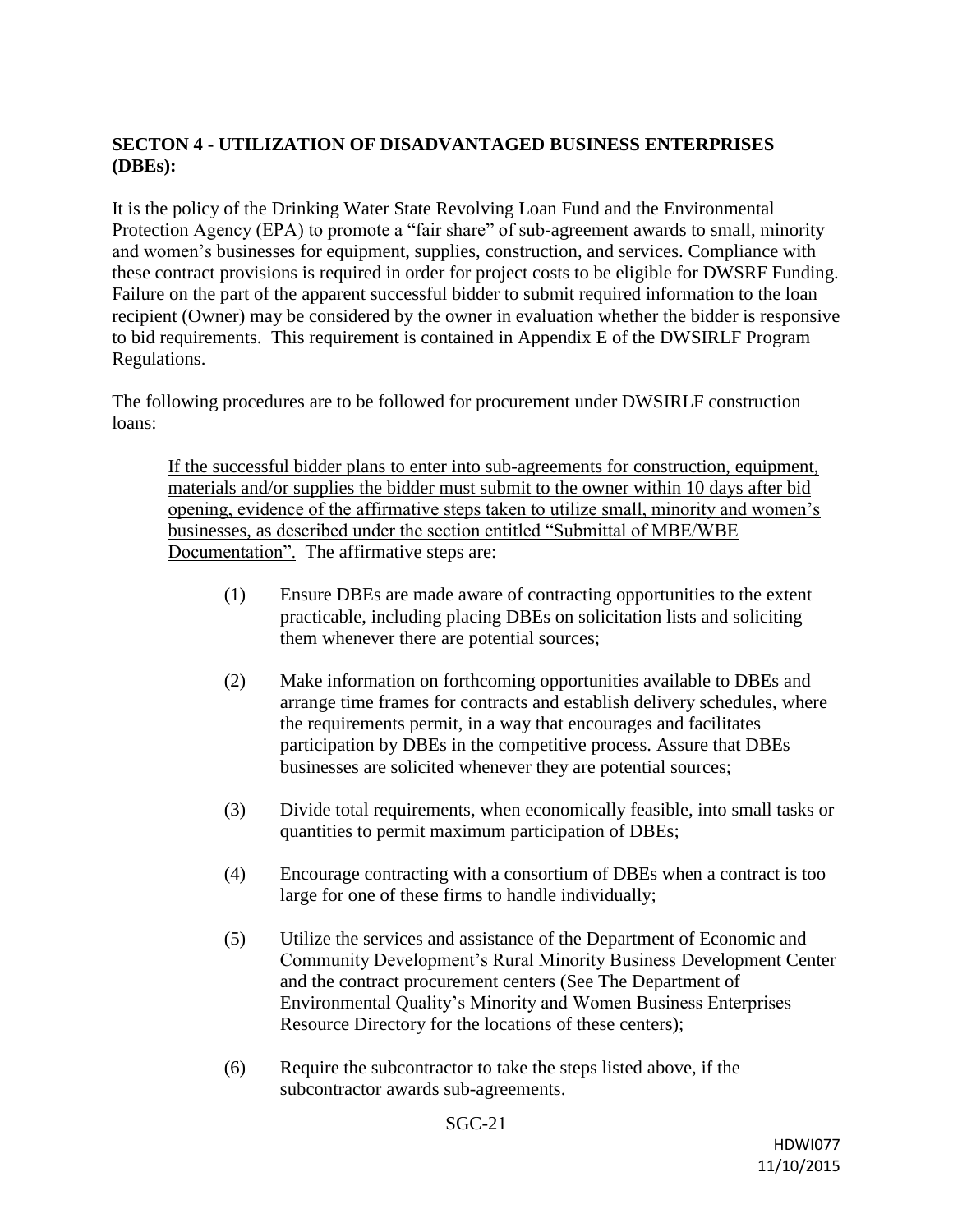For purposes of clarification:

- The term sub-agreement as used in this section refers to a subcontract for construction work or a purchase order for equipment, supplies and/or materials.
- This requirement applies to any DWSIRLF financially assisted procurement agreement or sub-agreement in excess of \$10,000.
- This requirement mandates two responsibilities; separate solicitations must be made of minority business enterprises and women's business enterprises.
- A minority business is a business, at least 51 percent of which is owned and controlled by minority group members (Black; Hispanic; Asian American; American Indian; and any other designations approved by the Office of Management and Budget). Any specific clarification concerning the ownership and/or control issues will be provided by the Department.
- A women's business is a business, at least 51 percent of which is owned and controlled by one or more women.
- The control determination will revolve around the minority or woman owner's involvement in the day-to-day management of the business enterprise.
- Solicitation should allow adequate time for price analysis; the Department requires that contact be made no later than 10 days before bid opening.
- Prime Contractors must include the project's MBE and WBE fair share objectives percentages in their requests for quotes (solicitations) to MBE and WBE firms.
- Efforts taken to comply with this requirement must be documented in detail; maintain records of firms contacted, including any negotiation efforts to reach competitive price levels, and awards to the designated firms.
- The prime contractor must utilize the services of "The Rural Minority Business Development Center" (RMBDC) and the "Contract Procurement Center" closest to the project. The RMBDC is operated by the Mississippi Department of Economic and Community Development, Minority Business Enterprise Division under a grant from the United States Department of Commerce - Minority Business Development Agency. The RMBDC provides technical, financial and contracting assistance to minority business enterprises. The U.S. Small Business Administration and the State of Mississippi jointly fund the Contract Procurement Centers. These centers, upon request, provide a listing of small, minority and women's businesses. They notify these businesses of contracting and subcontracting opportunities. Use of the services provided by centers does not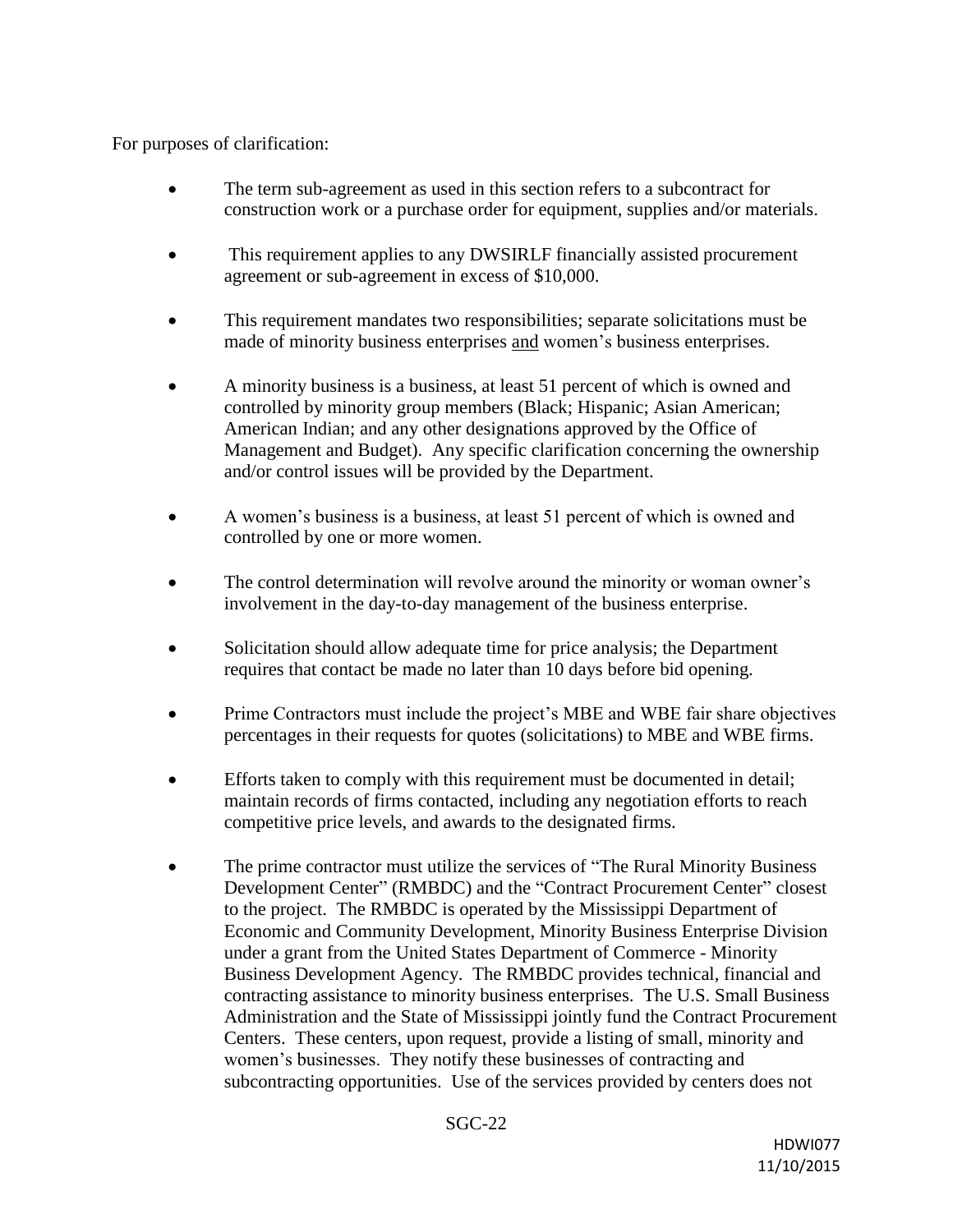absolve the prime contractors from pursuing additional efforts to comply with this requirement.

- Bidders may rely on written representation by a subcontractor regarding its status as a minority or women's business. However, the Department will require any DBE that has not previously participated in an EPA or DWSIRLF funded project to submit a DBE certification from the Mississippi Department of Economic and Community Development; U.S. Small Business Administration's 8A Program or Mississippi Department of Transportation. If the firm does not have such DBE certification, or if the Department has reasonable cause to believe that a firm doing business is not a legitimate DBE, the Department will require that firm to submit appropriate data to prove ownership and control.
- Challenges to DBE status will not be accepted under the bid protest procedures. Any individual or firm that files a false statement may be prosecuted under U.S.C. 1001. If allegations are made that a firm misrepresented its status as a MBE/WBE, the matter may be investigated by the Office of the Inspector General, and, if appropriate, turned over to the Department of Justice for criminal and/or civil prosecution.
- Credit for DBE participation shall be granted for DBE firms performing a useful business function according to custom and practice in the industry. A DBE firm may further subcontract a portion of the work provided that such further subcontracting is in accordance with these contract documents and that the majority of work is being performed by the MBE or WBE firm having the contract. MBE/WBE participation will not be counted when the MBE and/or the WBE subcontracts back to the prime contractor.
- DBE firms serving as material and equipment suppliers under DWSIRLF funded projects will be credited toward the projects' DBE fair share objectives in accordance with the following definition and conditions:

A supplier is defined as a business which acts as a distributor of materials or equipment, and which provides a commercially useful function when such activity is traditional in the industry manufacturing the material or equipment supplied.

Commercially useful function normally includes:

- (1) Providing technical assistance to the purchaser prior to the purchase, during installation and after the supplies or equipment are placed in service;
- (2) Manufacturing or being first tier below manufacturer of the supplies or equipment supplied;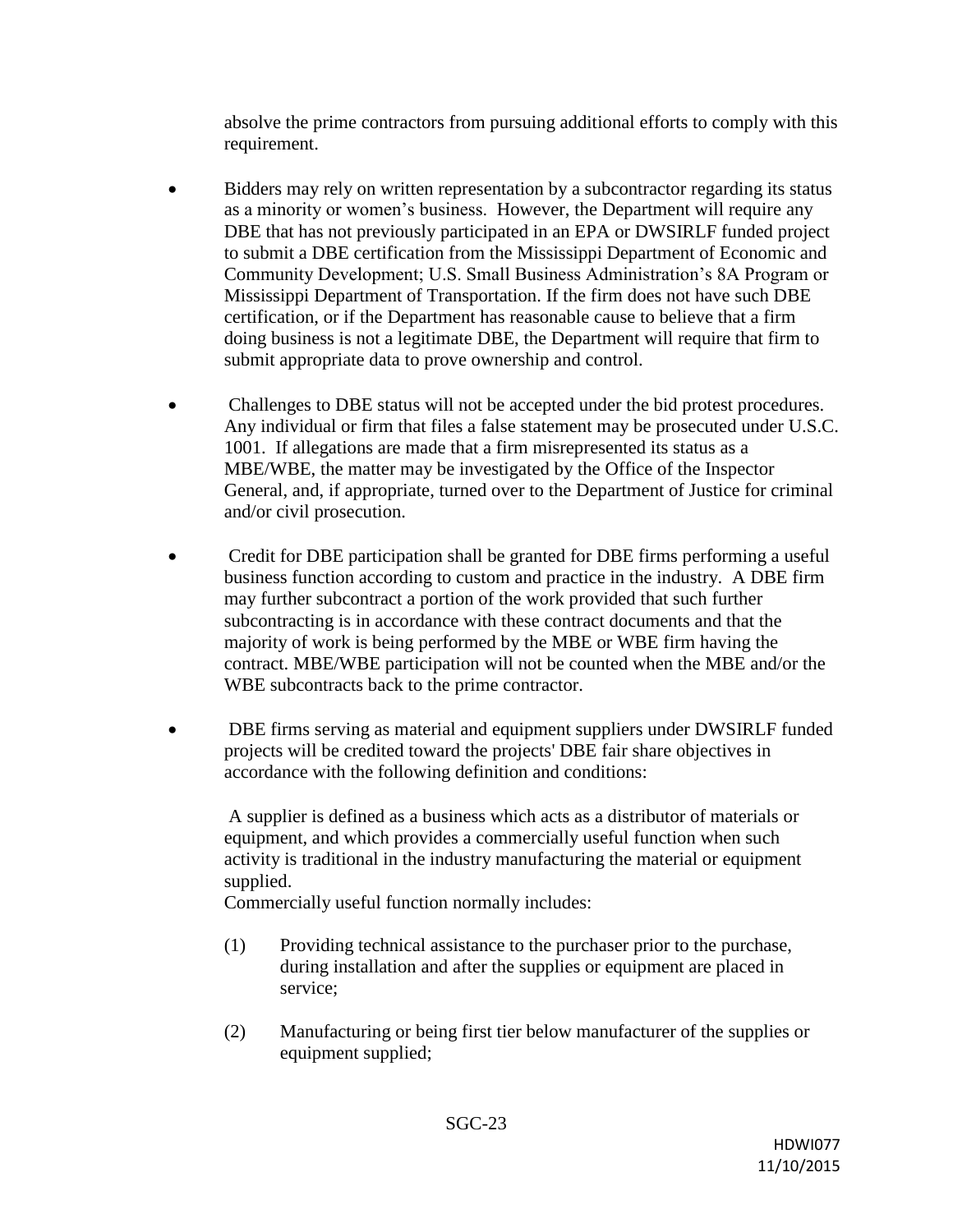(3) Providing functions other than just accepting and referring request for supplies or equipment to another party for direct shipment to a contractor.

DBE suppliers who provide a commercially useful service such as delivery to site, modification or assembly of purchased items at their place of operation or at the job site will have 100% of procurement value credited to the project's DBE fair share objectives;

DBE suppliers who serve as sales representatives of authorized dealers will have 25% of the procurement value credited to the project's DBE fair share objective. Haulers will receive 100% credit if they provide the material that is hauled. No credit will be granted for MBE/WBE suppliers who serve as passive conduits of funds for the purchase of supplies and/or equipment to some other, non-minority firm.

- Expenditures to DBE firms that act as a broker in a transaction will not be counted toward the DBE fair share objectives. A broker is a firm that does not, itself, perform, manage or supervise the work of its contract or subcontract in a manner consistent with the normal business practices for contractors or subcontractors in its line of business. A DBE firm will also be considered a broker if it subcontracts 50 percent or more of the work.
- Any proposed changes from the approved Small/Minority/Woman business participation after EEO/DBE approval shall be reported with the reason for the proposed deviation to and approved by the Department prior to initiation of the action.
- During construction of the project the Department may conduct an DBE Utilization Follow-up Review. Prime contractor(s) may be required to provide verification of reported DBE utilization. This verification may include invoices for supplies and/or equipment, pay requests from MBE and WBE subcontractors, etc.
- Each DWSIRLF loan recipient and its prime contractor shall be required to submit a DWSIRLF34 Form, Semi-annual DBE Utilization Report within seven (7) days after the end of each reporting period (April 7th and October 7th).

# **SUBMITTAL AND APPROVAL OF DBE DOCUMENTATION**

The successful bidder shall submit the following documentation of good faith efforts to achieve the project's DBE fair share objectives:

- A. If the fair share objectives were met:
	- 1. Total dollar amount of proposed contract;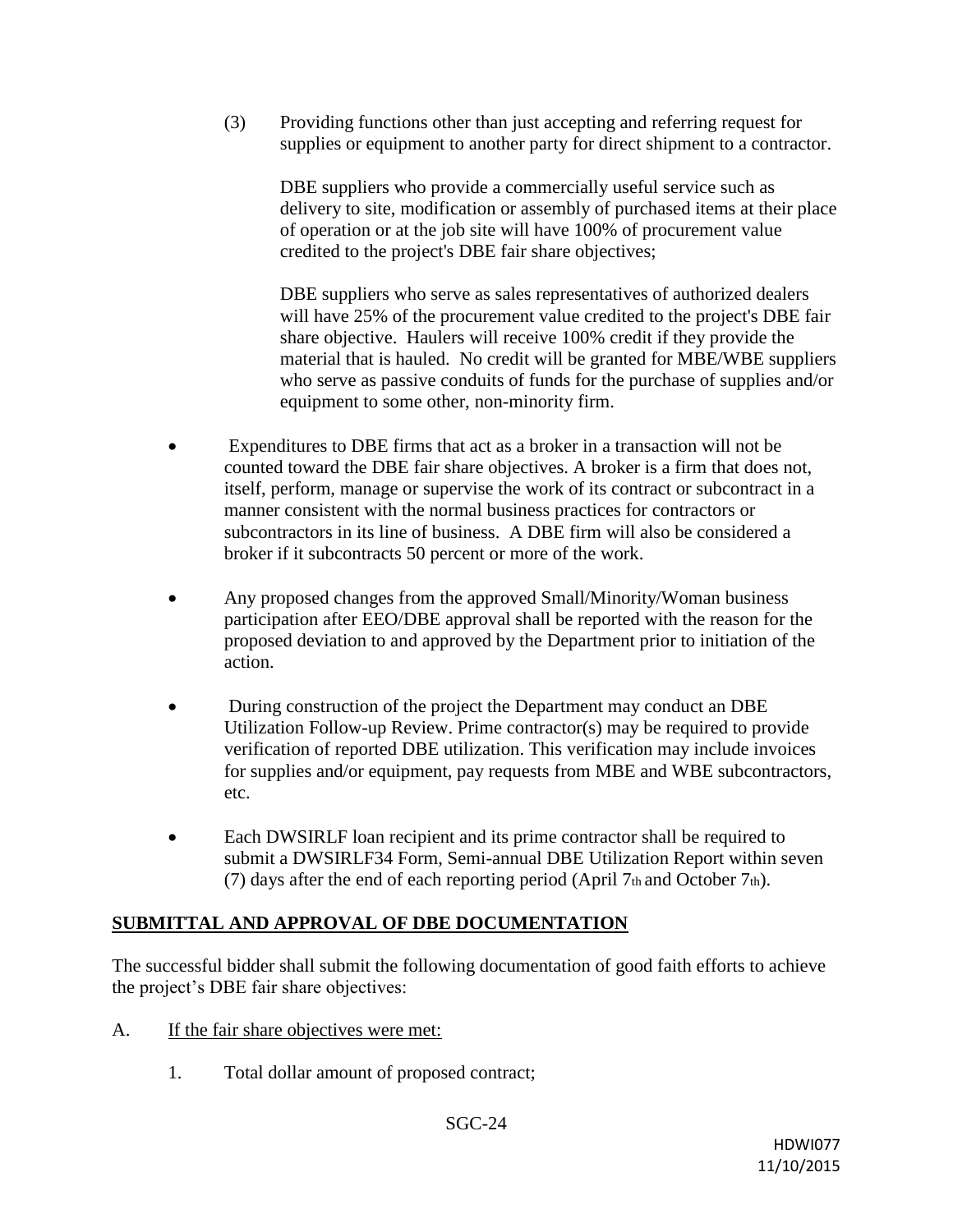- 2. Total dollar amount of proposed DBE participation;
- 3. Percentage of proposed DBE participation;
- 4. Name, address, telephone number, contact person of each proposed DBE subcontractor and/or supplier, type of proposed subcontract and dollar amount, and identification of each subcontract as a DBE contractor, and;
- 5. Certification from each DBE firm declaring its status as a DBE firm, if they have not previously participated on a DWSIRLF funded project.

### B. If the fair share objectives were not met:

- 1. Copies of solicitation letters from the successful bidder (delivered by certified mail, return receipt requested) mailed to DBE firms requesting proposals for specific subcontracting opportunities, material or supply needs and encouraging inquiries for further details. Solicitation letters must include the project's MBE and WBE percentages. Solicitation letters should have been sent in a timely manner (post marked no later than 10 days before bids were due). Letters that are general in nature and do not request quotes or proposals for specific subcontracting opportunities, equipment, material and supply needs will not be acceptable as good faith efforts to obtain MBE and WBE participation (See Sample letter from contractor to MBE/WBE firms on page SGC-28).
- 2. Copies of solicitation letters from the successful bidder to the Mississippi Rural Minority Business Development Center and the Contract Procurement Center closest to the project area requesting their assistance in identifying DBE firms.
- 3. If the successful bidder, in addition to solicitation letters, chose to use newspaper advertisements to solicit DBE firms (use of newspaper advertisements cannot be substituted for solicitation letters), documentation should include proof of publication of requests for proposals or bids in newspapers in the project's general area.
- 4. The successful bidder must submit a listing of those DBE firms from whom quotes or proposals were received who were not awarded subcontracts, for construction, equipment, supplies and/or materials. If a DBE did not receive a subcontract, the successful bidder must document that the subcontractor or supplier selected was lower in price than the DBE firm's proposal and that the scope of work or equipment/material purchase was the same as bid on by the DBE and not a reduced portion thereof.
- 5. If there are any DBE subcontracts (although the fair share objectives were not met) the information specified in Provisions 1-5 of Section A must be provided.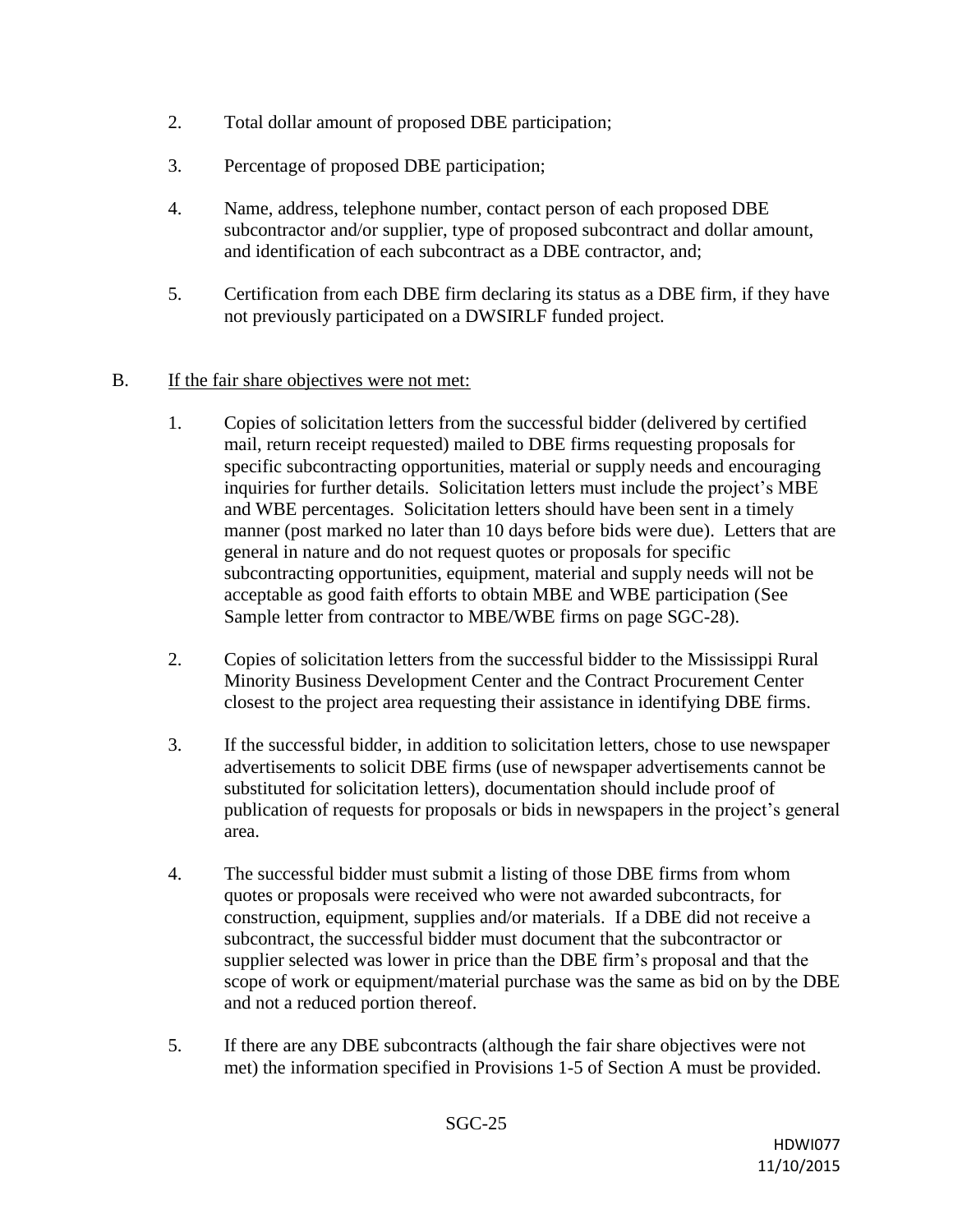6. Once DBE documentation is submitted, the Department will determine if deficiencies exist in the DBE documentation. If the Department determines that such deficiencies are correctable, the successful bidder will be informed as to what actions must be taken to correct the deficiency. Award of the proposed construction contract will not be approved for loan participation until the corrective action has been taken.

Please be aware that DBE Documentation is a matter of bidder responsibility. Failure on the part of the low bidder to take the required corrective action will cause the loan recipient to determine whether the low bidder satisfied the required responsibility criteria and to reject any bidder that fails to meet the criteria.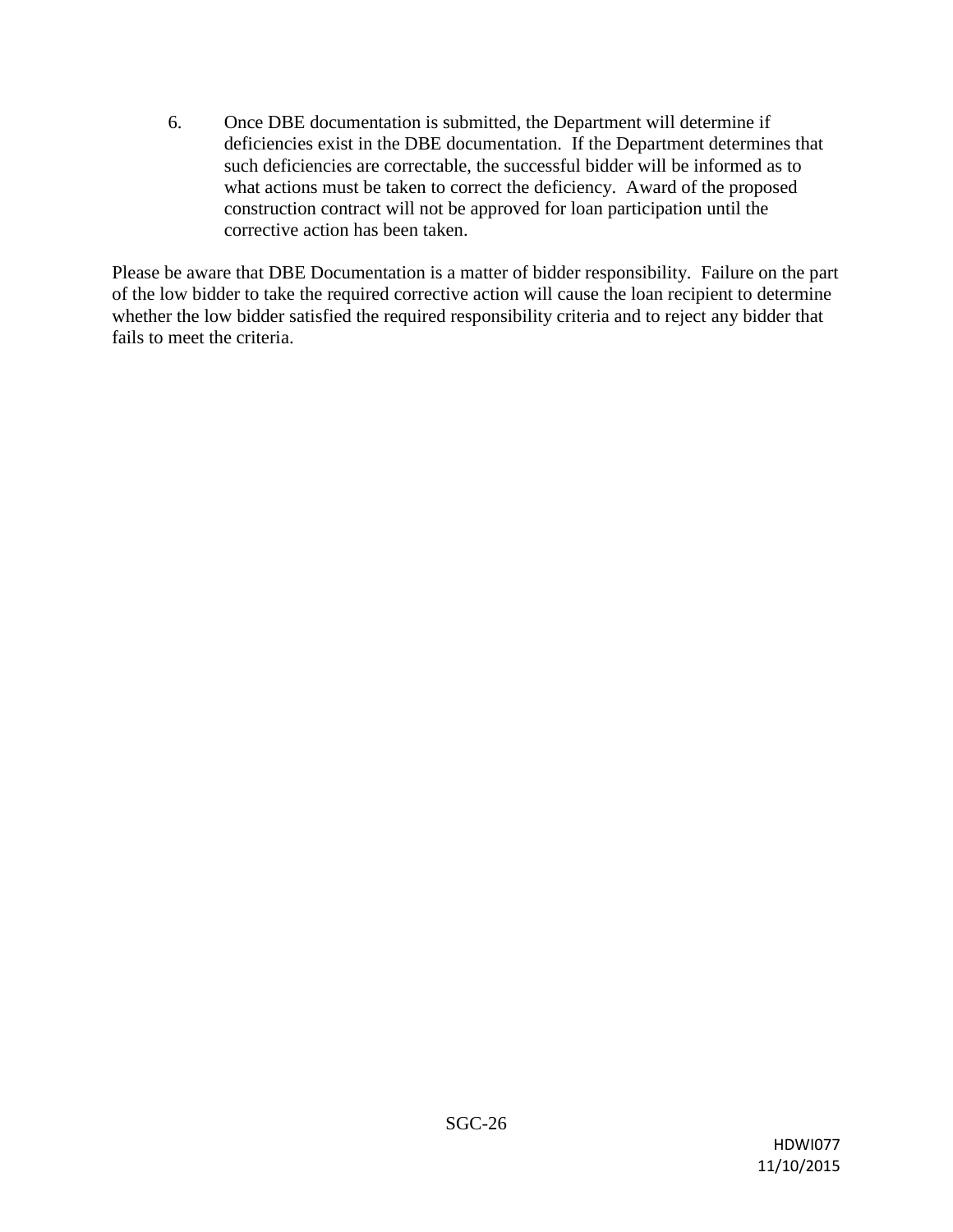### **SAMPLE LETTER FROM CONTRACTOR TO MBE/WBE FIRMS**

### **(CONTRACTOR'S LETTERHEAD)**

Date

(MBE/WBE Name) (Address)

RE: Project # DWI-L

Dear :

This company intends to submit a bid on the above referenced project.

We are soliciting a proposal from you for any item or items on this project for which you are qualified to subcontract. You may submit proposals to subcontract items of construction or for project materials and supplies if you are a distributor of materials or equipment. The project's MBE/WBE fair share objectives are  $\%$  MBE and  $\%$  WBE.

A Bid Schedule is attached for your review. You are encouraged to submit proposals on any item(s) for which you are qualified to subcontract. Proposals must be submitted by  $\qquad$  (date) to be considered.

For further details, you are encouraged to call this office at (telephone number) and ask for (person's name) during normal business hours.

Sincerely,

(Name of Contractor)

Enclosure: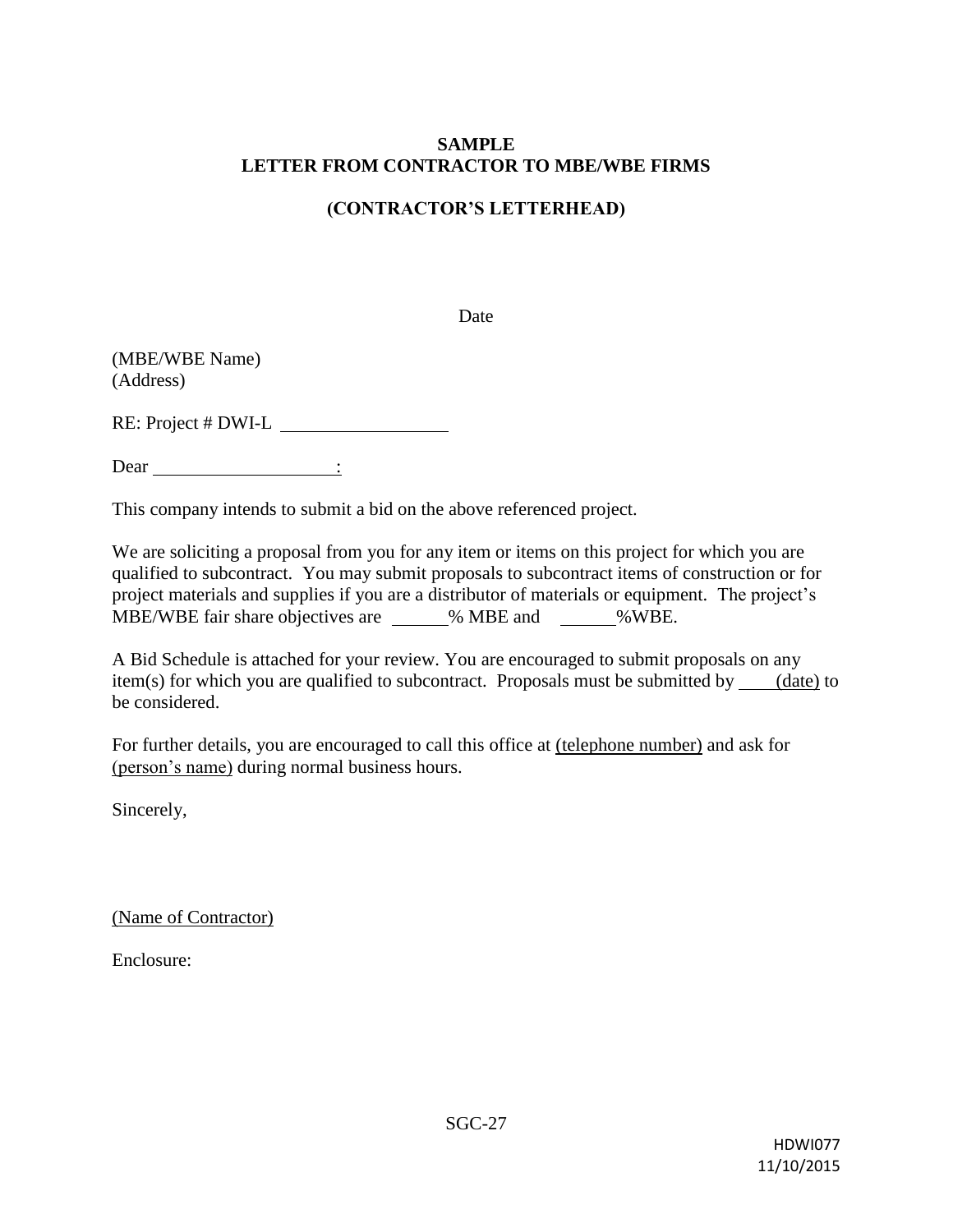## **SECTION 5 - Davis Bacon and Related Acts Requirements:**

#### **Labor Standards Provisions for Federally Assisted Contracts**

(a) The Recipient shall insure that the **subrecipient**(s) shall insert in full in any contract in excess of \$2,000 which is entered into for the actual construction, alteration and/or repair, including painting and decorating, of a public building or public work, or building or work financed in whole or in part from Federal funds or in accordance with guarantees of a Federal agency or financed from funds obtained by pledge of any contract of a Federal agency to make a loan, grant or annual contribution (except where a different meaning is expressly indicated), and which is subject to the labor standards provisions of any of the acts listed in § 5.1, the following clauses:

#### (1) Minimum wages.

(i) All laborers and mechanics employed or working upon the site of the work will be paid unconditionally and not less often than once a week, and without subsequent deduction or rebate on any account (except such payroll deductions as are permitted by regulations issued by the Secretary of Labor under the Copeland Act (29 CFR part 3) ), the full amount of wages and bona fide fringe benefits (or cash equivalents thereof) due at time of payment computed at rates not less than those contained in the wage determination of the Secretary of Labor which is attached hereto and made a part hereof, regardless of any contractual relationship which may be alleged to exist between the contractor and such laborers and mechanics.

Contributions made or costs reasonably anticipated for bona fide fringe benefits under section 1(b)(2) of the Davis-Bacon Act on behalf of laborers or mechanics are considered wages paid to such laborers or mechanics, subject to the provisions of paragraph  $(a)(1)(iv)$  of this section; also, regular contributions made or costs incurred for more than a weekly period (but not less often than quarterly) under plans, funds, or programs which cover the particular weekly period, are deemed to be constructively made or incurred during such weekly period. Such laborers and mechanics shall be paid the appropriate wage rate and fringe benefits on the wage determination for the classification of work actually performed, without regard to skill, except as provided in § 5.5(a)(4). Laborers or mechanics performing work in more than one classification may be compensated at the rate specified for each classification for the time actually worked therein: Provided, That the employer's payroll records accurately set forth the time spent in each classification in which work is performed. The wage determination (including any additional classification and wage rates conformed under paragraph  $(a)(1)(ii)$  of this section) and the Davis-Bacon poster (WH-1321) shall be posted at all times by the contractor and its subcontractors at the site of the work in a prominent and accessible place where it can be easily seen by the workers.

#### **Loan recipients may obtain wage determinations from the U.S. Department of Labor's web site, www.wdol.gov.**

(ii)(A) The loan recipient(s), on behalf of EPA, shall require that any class of laborers or mechanics, including helpers, which is not listed in the wage determination and which is to be employed under the contract shall be classified in conformance with the wage determination. The EPA award official shall approve an additional classification and wage rate and fringe benefits therefore only when the following criteria have been met:

(1) The work to be performed by the classification requested is not performed by a classification in the wage determination; and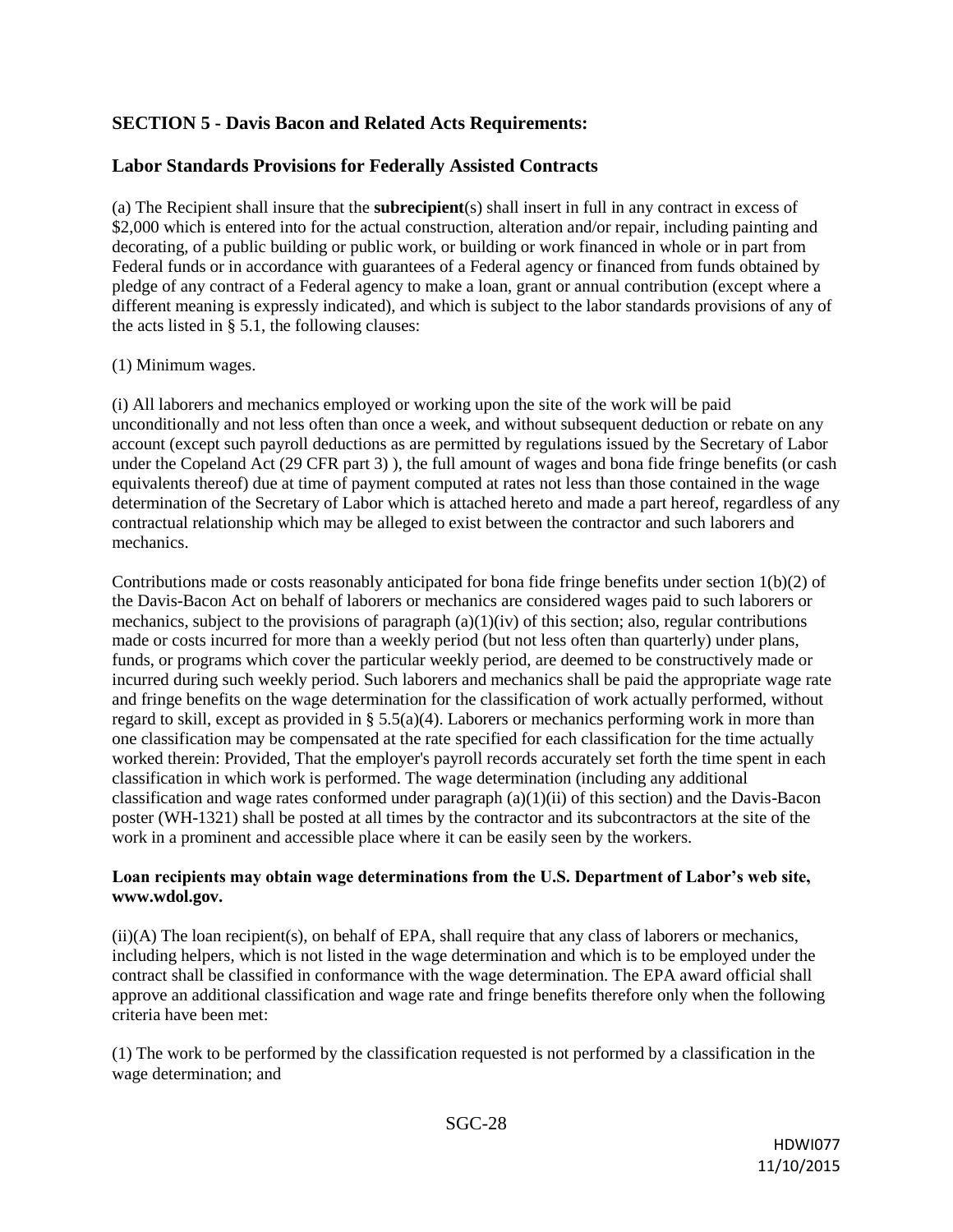(2) The classification is utilized in the area by the construction industry; and

(3) The proposed wage rate, including any bona fide fringe benefits, bears a reasonable relationship to the wage rates contained in the wage determination.

(B) If the contractor and the laborers and mechanics to be employed in the classification (if known), or their representatives, and the loan recipient(s) agree on the classification and wage rate (including the amount designated for fringe benefits where appropriate), a report of the action taken shall be sent by the loan recipient(s) to the State award official. The State award official will transmit the report, to the Administrator of the Wage and Hour Division, Employment Standards Administration, U.S. Department of Labor, Washington, DC 20210. The Administrator, or an authorized representative, will approve, modify, or disapprove every additional classification action within 30 days of receipt and so advise the State award official or will notify the State award official within the 30-day period that additional time is necessary. (Approved by the Office of Management and Budget under OMB control number 1215-0140)

(C) In the event the contractor, the laborers or mechanics to be employed in the classification or their representatives, and the and the loan recipient(s) do not agree on the proposed classification and wage rate (including the amount designated for fringe benefits, where appropriate), the award official shall refer the questions, including the views of all interested parties and the recommendation of the State award official, to the Administrator for determination. The Administrator, or an authorized representative, will issue a determination within 30 days of receipt and so advise the contracting officer or will notify the contracting officer within the 30-day period that additional time is necessary. (Approved by the Office of Management and Budget under OMB control number 1215-0140)

(D) The wage rate (including fringe benefits where appropriate) determined pursuant to paragraphs  $(a)(1)(ii)(B)$  or  $(C)$  of this section, shall be paid to all workers performing work in the classification under this contract from the first day on which work is performed in the classification.

(iii) Whenever the minimum wage rate prescribed in the contract for a class of laborers or mechanics includes a fringe benefit which is not expressed as an hourly rate, the contractor shall either pay the benefit as stated in the wage determination or shall pay another bona fide fringe benefit or an hourly cash equivalent thereof.

(iv) If the contractor does not make payments to a trustee or other third person, the contractor may consider as part of the wages of any laborer or mechanic the amount of any costs reasonably anticipated in providing bona fide fringe benefits under a plan or program, Provided, That the Secretary of Labor has found, upon the written request of the contractor, that the applicable standards of the Davis-Bacon Act have been met. The Secretary of Labor may require the contractor to set aside in a separate account assets for the meeting of obligations under the plan or program.

(2) Withholding. The loan recipient(s), shall upon written request of the EPA Award Official or an authorized representative of the Department of Labor, withhold or cause to be withheld from the contractor under this contract or any other Federal contract with the same prime contractor, or any other federally-assisted contract subject to Davis-Bacon prevailing wage requirements, which is held by the same prime contractor, so much of the accrued payments or advances as may be considered necessary to pay laborers and mechanics, including apprentices, trainees, and helpers, employed by the contractor or any subcontractor the full amount of wages required by the contract. In the event of failure to pay any laborer or mechanic, including any apprentice, trainee, or helper, employed or working on the site of the work, all or part of the wages required by the contract, the (Agency) may, after written notice to the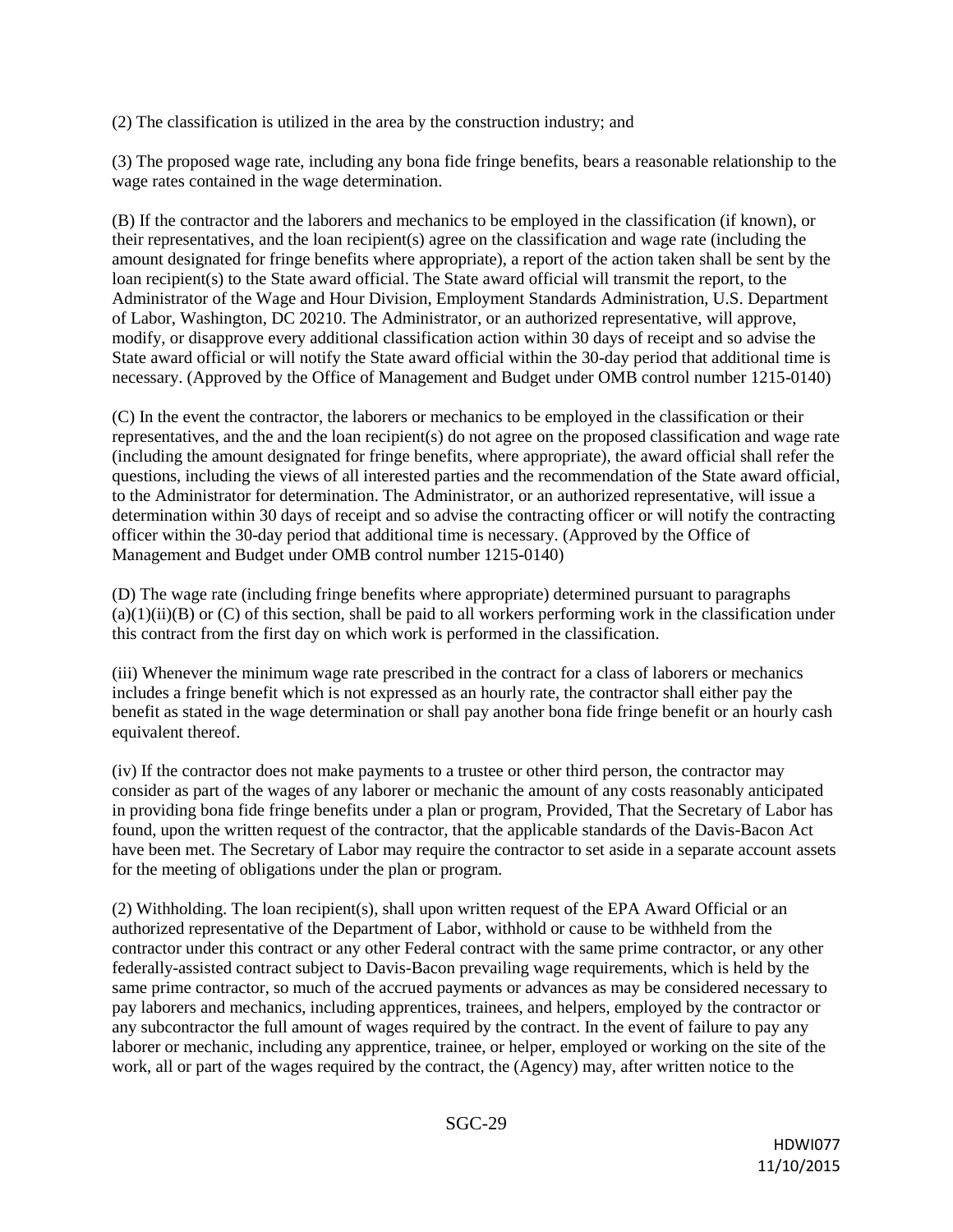contractor, sponsor, applicant, or owner, take such action as may be necessary to cause the suspension of any further payment, advance, or guarantee of funds until such violations have ceased.

#### (3) Payrolls and basic records.

(i) Payrolls and basic records relating thereto shall be maintained by the contractor during the course of the work and preserved for a period of three years thereafter for all laborers and mechanics working at the site of the work. Such records shall contain the name, address, and social security number of each such worker, his or her correct classification, hourly rates of wages paid (including rates of contributions or costs anticipated for bona fide fringe benefits or cash equivalents thereof of the types described in section 1(b)(2)(B) of the Davis-Bacon Act), daily and weekly number of hours worked, deductions made and actual wages paid. Whenever the Secretary of Labor has found under 29 CFR 5.5(a)(1)(iv) that the wages of any laborer or mechanic include the amount of any costs reasonably anticipated in providing benefits under a plan or program described in section  $1(b)(2)(B)$  of the Davis-Bacon Act, the contractor shall maintain records which show that the commitment to provide such benefits is enforceable, that the plan or program is financially responsible, and that the plan or program has been communicated in writing to the laborers or mechanics affected, and records which show the costs anticipated or the actual cost incurred in providing such benefits. Contractors employing apprentices or trainees under approved programs shall maintain written evidence of the registration of apprenticeship programs and certification of trainee programs, the registration of the apprentices and trainees, and the ratios and wage rates prescribed in the applicable programs.

(ii)(A) The contractor shall submit weekly, for each week in which any contract work is performed, a copy of all payrolls to the loan recipient, that is, the entity that receives the sub-grant or loan from the State capitalization grant recipient. Such documentation shall be available on request of the State recipient or EPA. As to each payroll copy received, the loan recipient shall provide written confirmation in a form satisfactory to the State indicating whether or not the project is in compliance with the requirements of 29 CFR 5.5(a)(1) based on the most recent payroll copies for the specified week. The payrolls shall set out accurately and completely all of the information required to be maintained under 29 CFR 5.5(a)(3)(i), except that full social security numbers and home addresses shall not be included on the weekly payrolls. Instead the payrolls shall only need to include an individually identifying number for each employee (e.g., the last four digits of the employee's social security number). The required weekly payroll information may be submitted in any form desired. Optional Form WH-347 is available for this purpose from the Wage and Hour Division Web site at http://www.dol.gov/esa/whd/forms/wh347instr.htm or its successor site. The prime contractor is responsible for the submission of copies of payrolls by all subcontractors. Contractors and subcontractors shall maintain the full social security number and current address of each covered worker, and shall provide them upon request to the loan recipient(s) for transmission to the State or EPA if requested by EPA, the State, the contractor, or the Wage and Hour Division of the Department of Labor for purposes of an investigation or audit of compliance with prevailing wage requirements. It is not a violation of this section for a prime contractor to require a subcontractor to provide addresses and social security numbers to the prime contractor for its own records, without weekly submission to the contracting officer or loan recipient.

(B) Each payroll submitted shall be accompanied by a "Statement of Compliance," signed by the contractor or subcontractor or his or her agent who pays or supervises the payment of the persons employed under the contract and shall certify the following:

(1) That the payroll for the payroll period contains the information required to be provided under § 5.5

 $(a)(3)(ii)$  of Regulations, 29 CFR part 5, the appropriate information is being maintained under § 5.5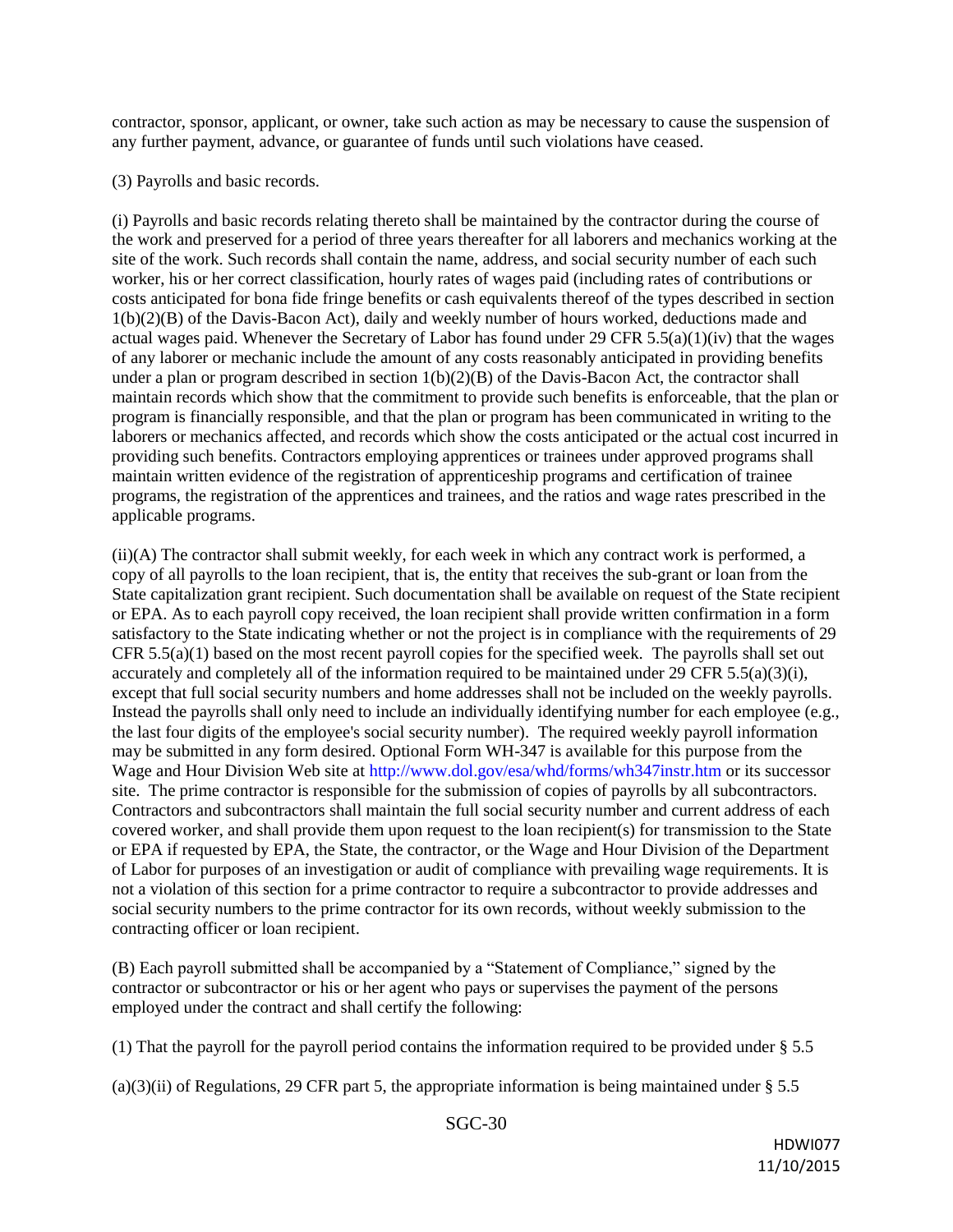(a)(3)(i) of Regulations, 29 CFR part 5, and that such information is correct and complete;

(2) That each laborer or mechanic (including each helper, apprentice, and trainee) employed on the contract during the payroll period has been paid the full weekly wages earned, without rebate, either directly or indirectly, and that no deductions have been made either directly or indirectly from the full wages earned, other than permissible deductions as set forth in Regulations, 29 CFR part 3;

(3) That each laborer or mechanic has been paid not less than the applicable wage rates and fringe benefits or cash equivalents for the classification of work performed, as specified in the applicable wage determination incorporated into the contract.

(C) The weekly submission of a properly executed certification set forth on the reverse side of Optional Form WH-347 shall satisfy the requirement for submission of the "Statement of Compliance" required by paragraph  $(a)(3)(ii)(B)$  of this section.

(D) The falsification of any of the above certifications may subject the contractor or subcontractor to civil or criminal prosecution under section 1001 of title 18 and section 231 of title 31 of the United States Code.

(iii) The contractor or subcontractor shall make the records required under paragraph  $(a)(3)(i)$  of this section available for inspection, copying, or transcription by authorized representatives of the State, EPA or the Department of Labor, and shall permit such representatives to interview employees during working hours on the job. If the contractor or subcontractor fails to submit the required records or to make them available, the Federal agency or State may, after written notice to the contractor, sponsor, applicant, or owner, take such action as may be necessary to cause the suspension of any further payment, advance, or guarantee of funds. Furthermore, failure to submit the required records upon request or to make such records available may be grounds for debarment action pursuant to 29 CFR 5.12.

#### (4) Apprentices and trainees

(i) Apprentices. Apprentices will be permitted to work at less than the predetermined rate for the work they performed when they are employed pursuant to and individually registered in a bona fide apprenticeship program registered with the U.S. Department of Labor, Employment and Training Administration, Office of Apprenticeship Training, Employer and Labor Services, or with a State Apprenticeship Agency recognized by the Office, or if a person is employed in his or her first 90 days of probationary employment as an apprentice in such an apprenticeship program, who is not individually registered in the program, but who has been certified by the Office of Apprenticeship Training, Employer and Labor Services or a State Apprenticeship Agency (where appropriate) to be eligible for probationary employment as an apprentice. The allowable ratio of apprentices to journeymen on the job site in any craft classification shall not be greater than the ratio permitted to the contractor as to the entire work force under the registered program. Any worker listed on a payroll at an apprentice wage rate, who is not registered or otherwise employed as stated above, shall be paid not less than the applicable wage rate on the wage determination for the classification of work actually performed. In addition, any apprentice performing work on the job site in excess of the ratio permitted under the registered program shall be paid not less than the applicable wage rate on the wage determination for the work actually performed. Where a contractor is performing construction on a project in a locality other than that in which its program is registered, the ratios and wage rates (expressed in percentages of the journeyman's hourly rate) specified in the contractor's or subcontractor's registered program shall be observed. Every apprentice must be paid at not less than the rate specified in the registered program for the apprentice's level of progress, expressed as a percentage of the journeymen hourly rate specified in the applicable wage determination.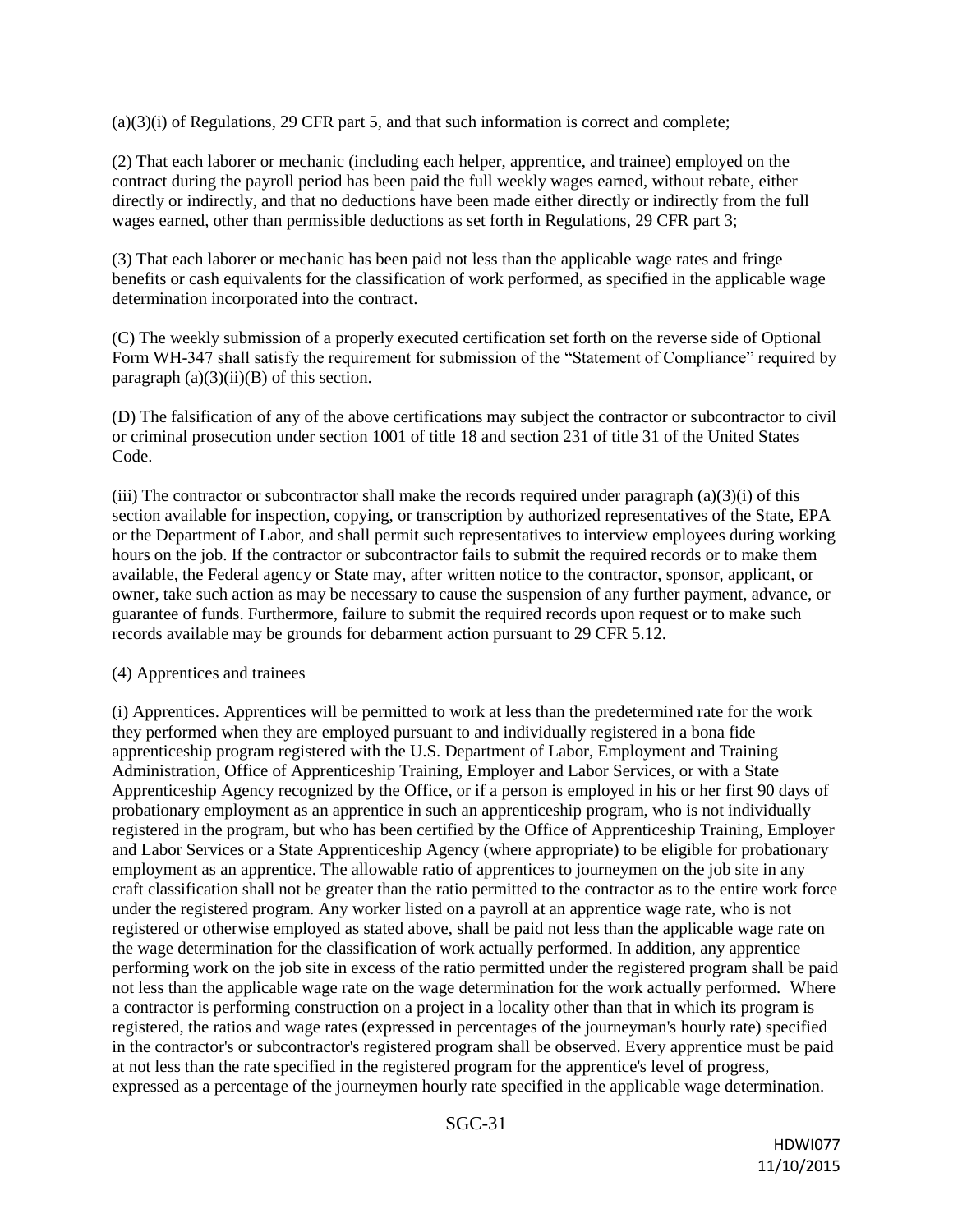Apprentices shall be paid fringe benefits in accordance with the provisions of the apprenticeship program. If the apprenticeship program does not specify fringe benefits, apprentices must be paid the full amount of fringe benefits listed on the wage determination for the applicable classification. If the Administrator determines that a different practice prevails for the applicable apprentice classification, fringes shall be paid in accordance with that determination. In the event the Office of Apprenticeship Training, Employer and Labor Services, or a State Apprenticeship Agency recognized by the Office, withdraws approval of an apprenticeship program, the contractor will no longer be permitted to utilize apprentices at less than the applicable predetermined rate for the work performed until an acceptable program is approved.

(ii) Trainees. Except as provided in 29 CFR 5.16, trainees will not be permitted to work at less than the predetermined rate for the work performed unless they are employed pursuant to and individually registered in a program which has received prior approval, evidenced by formal certification by the U.S. Department of Labor, Employment and Training Administration. The ratio of trainees to journeymen on the job site shall not be greater than permitted under the plan approved by the Employment and Training Administration. Every trainee must be paid at not less than the rate specified in the approved program for the trainee's level of progress, expressed as a percentage of the journeyman hourly rate specified in the applicable wage determination. Trainees shall be paid fringe benefits in accordance with the provisions of the trainee program. If the trainee program does not mention fringe benefits, trainees shall be paid the full amount of fringe benefits listed on the wage determination unless the Administrator of the Wage and Hour Division determines that there is an apprenticeship program associated with the corresponding journeyman wage rate on the wage determination which provides for less than full fringe benefits for apprentices. Any employee listed on the payroll at a trainee rate who is not registered and participating in a training plan approved by the Employment and Training Administration shall be paid not less than the applicable wage rate on the wage determination for the classification of work actually performed. In addition, any trainee performing work on the job site in excess of the ratio permitted under the registered program shall be paid not less than the applicable wage rate on the wage determination for the work actually performed. In the event the Employment and Training Administration withdraws approval of a training program, the contractor will no longer be permitted to utilize trainees at less than the applicable predetermined rate for the work performed until an acceptable program is approved.

(iii) Equal employment opportunity. The utilization of apprentices, trainees and journeymen under this part shall be in conformity with the equal employment opportunity requirements of Executive Order 11246, as amended, and 29 CFR part 30.

(5) Compliance with Copeland Act requirements. The contractor shall comply with the requirements of 29 CFR part 3, which are incorporated by reference in this contract.

(6) Subcontracts. The contractor or subcontractor shall insert in any subcontracts the clauses contained in 29 CFR  $5.5(a)(1)$  through (10) and such other clauses as the EPA determines may by appropriate, and also a clause requiring the subcontractors to include these clauses in any lower tier subcontracts. The prime contractor shall be responsible for the compliance by any subcontractor or lower tier subcontractor with all the contract clauses in 29 CFR 5.5.

(7) Contract termination: debarment. A breach of the contract clauses in 29 CFR 5.5 may be grounds for termination of the contract, and for debarment as a contractor and a subcontractor as provided in 29 CFR 5.12.

(8) Compliance with Davis-Bacon and Related Act requirements. All rulings and interpretations of the Davis-Bacon and Related Acts contained in 29 CFR parts 1, 3, and 5 are herein incorporated by reference in this contract.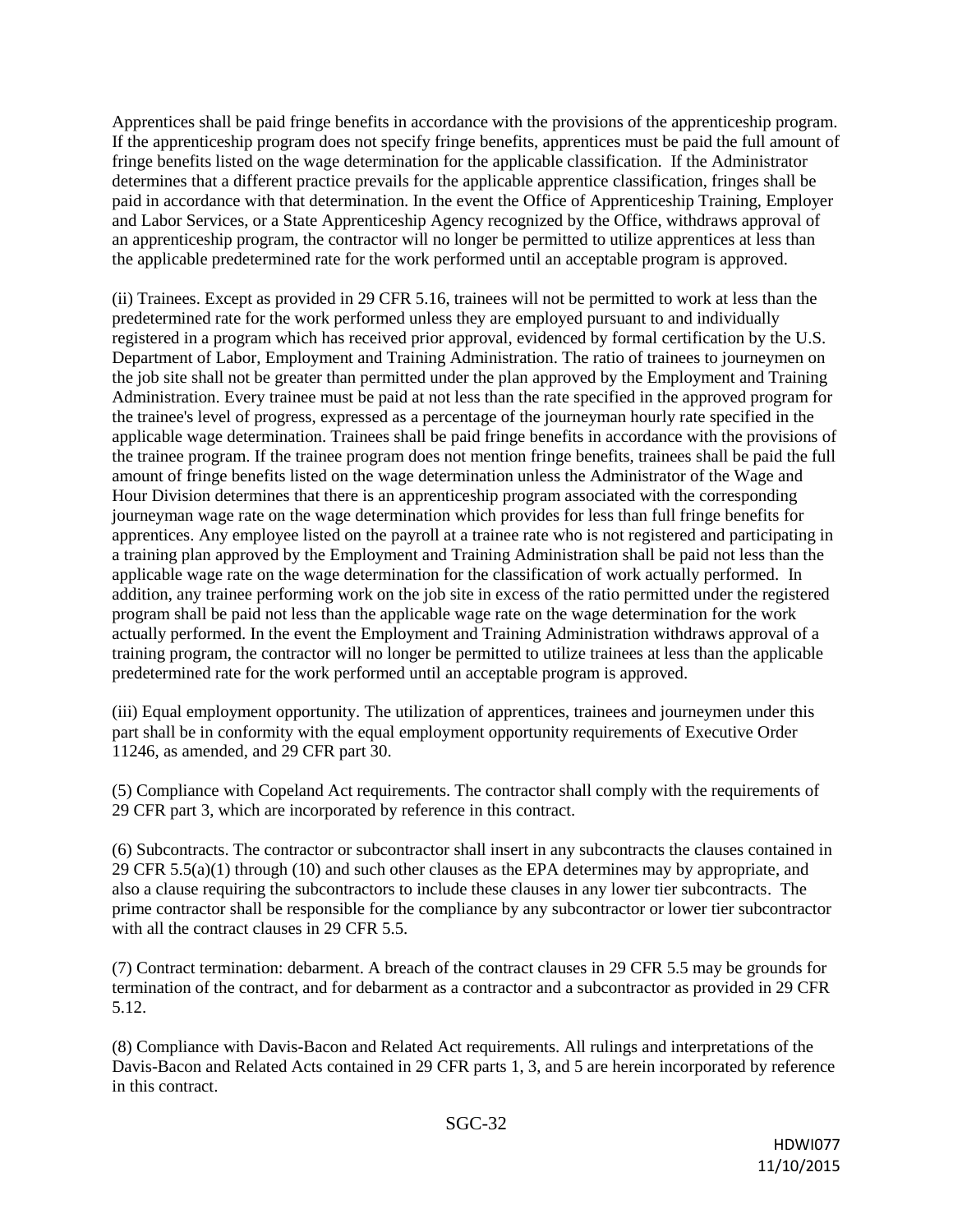(9) Disputes concerning labor standards. Disputes arising out of the labor standards provisions of this contract shall not be subject to the general disputes clause of this contract. Such disputes shall be resolved in accordance with the procedures of the Department of Labor set forth in 29 CFR parts 5, 6, and 7. Disputes within the meaning of this clause include disputes between the contractor (or any of its subcontractors) and loan recipient(s), State, EPA, the U.S. Department of Labor, or the employees or their representatives.

(10) Certification of eligibility.

(i) By entering into this contract, the contractor certifies that neither it (nor he or she) nor any person or firm who has an interest in the contractor's firm is a person or firm ineligible to be awarded Government contracts by virtue of section 3(a) of the Davis-Bacon Act or 29 CFR 5.12(a)(1).

(ii) No part of this contract shall be subcontracted to any person or firm ineligible for award of a Government contract by virtue of section 3(a) of the Davis-Bacon Act or 29 CFR 5.12(a)(1).

(iii) The penalty for making false statements is prescribed in the U.S. Criminal Code, 18 U.S.C. 1001.

#### 4. **Contract Provision for Contracts in Excess of \$100,000.**

(a) Contract Work Hours and Safety Standards Act. The loan recipient shall insert the following clauses set forth in paragraphs  $(a)(1), (2), (3),$  and  $(4)$  of this section in full in any contract in an amount in excess of \$100,000 and subject to the overtime provisions of the Contract Work Hours and Safety Standards Act. These clauses shall be inserted in addition to the clauses required by Item 3, above or 29 CFF 4.6. As used in this paragraph, the terms laborers and mechanics include watchmen and guards.

(1) Overtime requirements. No contractor or subcontractor contracting for any part of the contract work which may require or involve the employment of laborers or mechanics shall require or permit any such laborer or mechanic in any workweek in which he or she is employed on such work to work in excess of forty hours in such workweek unless such laborer or mechanic receives compensation at a rate not less than one and one-half times the basic rate of pay for all hours worked in excess of forty hours in such workweek.

(2) Violation; liability for unpaid wages; liquidated damages. In the event of any violation of the clause set forth in paragraph  $(a)(1)$  of this section the contractor and any subcontractor responsible therefore shall be liable for the unpaid wages. In addition, such contractor and subcontractor shall be liable to the United States (in the case of work done under contract for the District of Columbia or a territory, to such District or to such territory), for liquidated damages. Such liquidated damages shall be computed with respect to each individual laborer or mechanic, including watchmen and guards, employed in violation of the clause set forth in paragraph  $(a)(1)$  of this section, in the sum of \$10 for each calendar day on which such individual was required or permitted to work in excess of the standard workweek of forty hours without payment of the overtime wages required by the clause set forth in paragraph (a)(1) of this section.

(3) Withholding for unpaid wages and liquidated damages. The loan recipient**,** upon written request of the EPA Award Official or an authorized representative of the Department of Labor, shall withhold or cause to be withheld, from any moneys payable on account of work performed by the contractor or subcontractor under any such contract or any other Federal contract with the same prime contractor, or any other federally-assisted contract subject to the Contract Work Hours and Safety Standards Act, which is held by the same prime contractor, such sums as may be determined to be necessary to satisfy any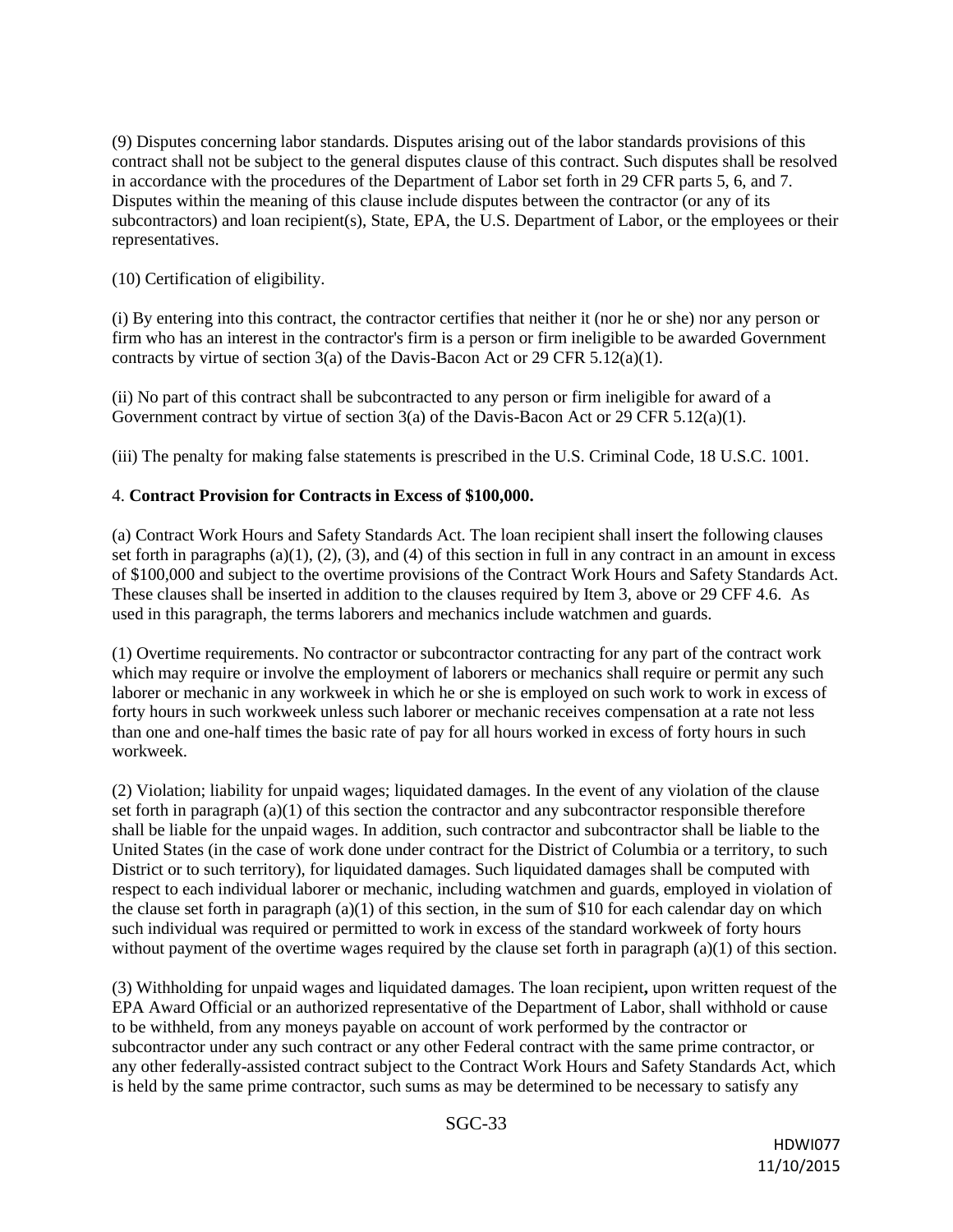liabilities of such contractor or subcontractor for unpaid wages and liquidated damages as provided in the clause set forth in paragraph (b)(2) of this section.

(4) Subcontracts. The contractor or subcontractor shall insert in any subcontracts the clauses set forth in paragraph (a)(1) through (4) of this section and also a clause requiring the subcontractors to include these clauses in any lower tier subcontracts. The prime contractor shall be responsible for compliance by any subcontractor or lower tier subcontractor with the clauses set forth in paragraphs (a)(1) through (4) of this section.

(b) In addition to the clauses contained in Item 3, above, in any contract subject only to the Contract Work Hours and Safety Standards Act and not to any of the other statutes cited in 29 CFR 5.1, the loan recipient shall insert a clause requiring that the contractor or subcontractor shall maintain payrolls and basic payroll records during the course of the work and shall preserve them for a period of three years from the completion of the contract for all laborers and mechanics, including guards and watchmen, working on the contract. Such records shall contain the name and address of each such employee, social security number, correct classifications, hourly rates of wages paid, daily and weekly number of hours worked, deductions made, and actual wages paid. Further, the loan recipient shall insert in any such contract a clause providing that the records to be maintained under this paragraph shall be made available by the contractor or subcontractor for inspection, copying, or transcription by authorized representatives of the (write the name of agency) and the Department of Labor, and the contractor or subcontractor will permit such representatives to interview employees during working hours on the job.

#### 5. Compliance Verification

(a). The **subrecipient** shall periodically interview a sufficient number of employees entitled to DB prevailing wages (covered employees) to verify that contractors or subcontractors are paying the appropriate wage rates. As provided in 29 CFR 5.6(a)(6), all interviews must be conducted in confidence. The **subrecipient** must use Standard Form 1445 or equivalent documentation to memorialize the interviews. Copies of the SF 1445 are available from EPA on request.

(b) The **subrecipient** shall establish and follow an interview schedule based on its assessment of the risks of noncompliance with DB posed by contractors or subcontractors and the duration of the contract or subcontract. At a minimum, the **subrecipient** must conduct interviews with a representative group of covered employees within two weeks of each contractor or subcontractor's submission of its initial weekly payroll data and two weeks prior to the estimated completion date for the contract or subcontract. **Subrecipient**s must conduct more frequent interviews if the initial interviews or other information indicates that there is a risk that the contractor or subcontractor is not complying with DB. **Subrecipient**s shall immediately conduct necessary interviews in response to an alleged violation of the prevailing wage requirements. All interviews shall be conducted in confidence.

(c). The **subrecipient** shall periodically conduct spot checks of a representative sample of weekly payroll data to verify that contractors or subcontractors are paying the appropriate wage rates. The **subrecipient** shall establish and follow a spot check schedule based on its assessment of the risks of noncompliance with DB posed by contractors or subcontractors and the duration of the contract or subcontract. At a minimum, the **subrecipient** must spot check payroll data within two weeks of each contractor or subcontractor's submission of its initial payroll data and two weeks prior to the completion date the contract or subcontract . **Subrecipient**s must conduct more frequent spot checks if the initial spot check or other information indicates that there is a risk that the contractor or subcontractor is not complying with DB . In addition, during the examinations the **subrecipient** shall verify evidence of fringe benefit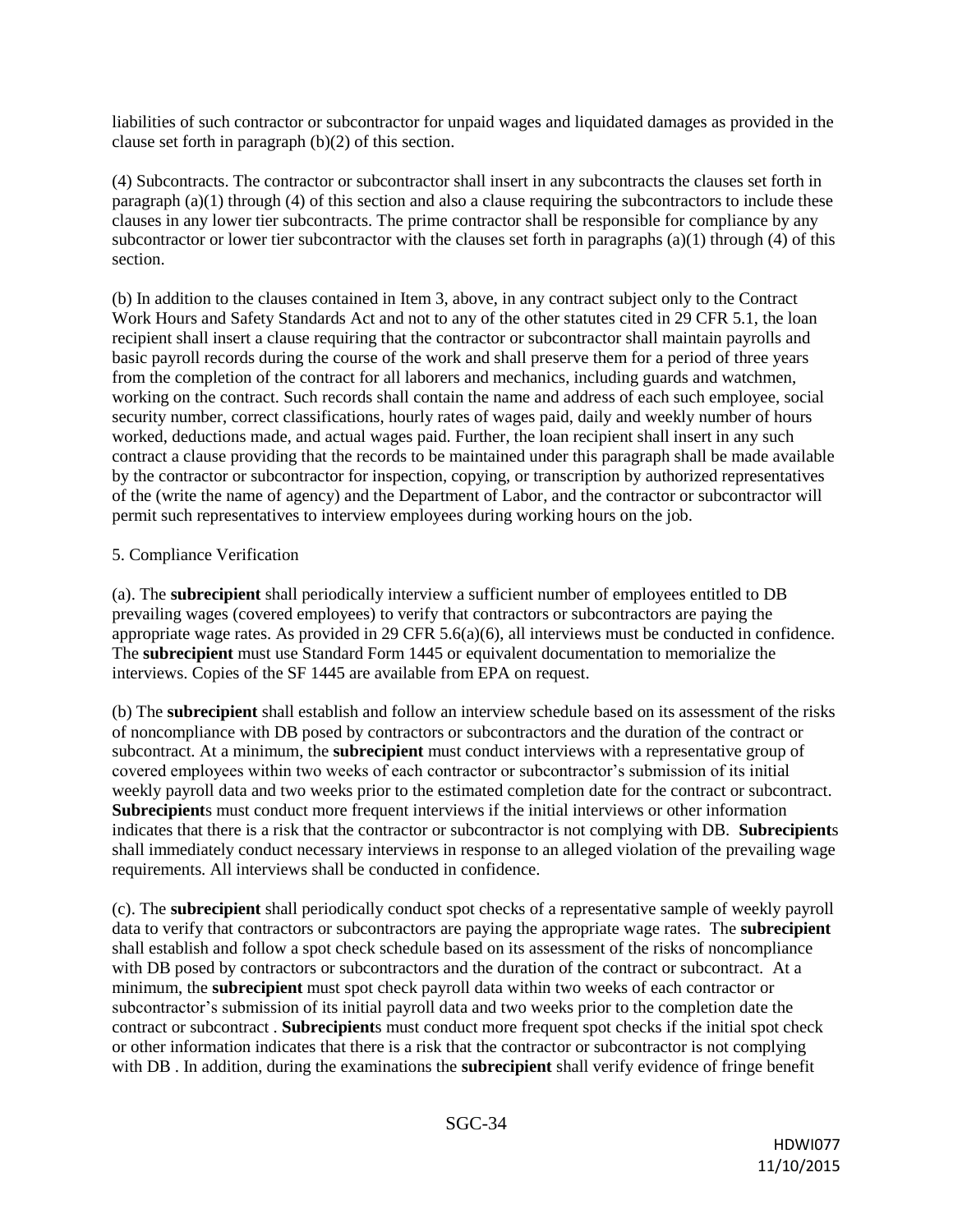plans and payments thereunder by contractors and subcontractors who claim credit for fringe benefit contributions.

(d). The **subrecipient** shall periodically review contractors and subcontractors use of apprentices and trainees to verify registration and certification with respect to apprenticeship and training programs approved by either the U.S Department of Labor or a state, as appropriate, and that contractors and subcontractors are not using disproportionate numbers of, laborers, trainees and apprentices. These reviews shall be conducted in accordance with the schedules for spot checks and interviews described in Item 5(b) and (c) above.

(e) **Subrecipient**s must immediately report potential violations of the DB prevailing wage requirements to the EPA DB contact listed above and to the appropriate DOL Wage and Hour District Office listed at http://www.dol.gov/esa/contacts/whd/america2.htm.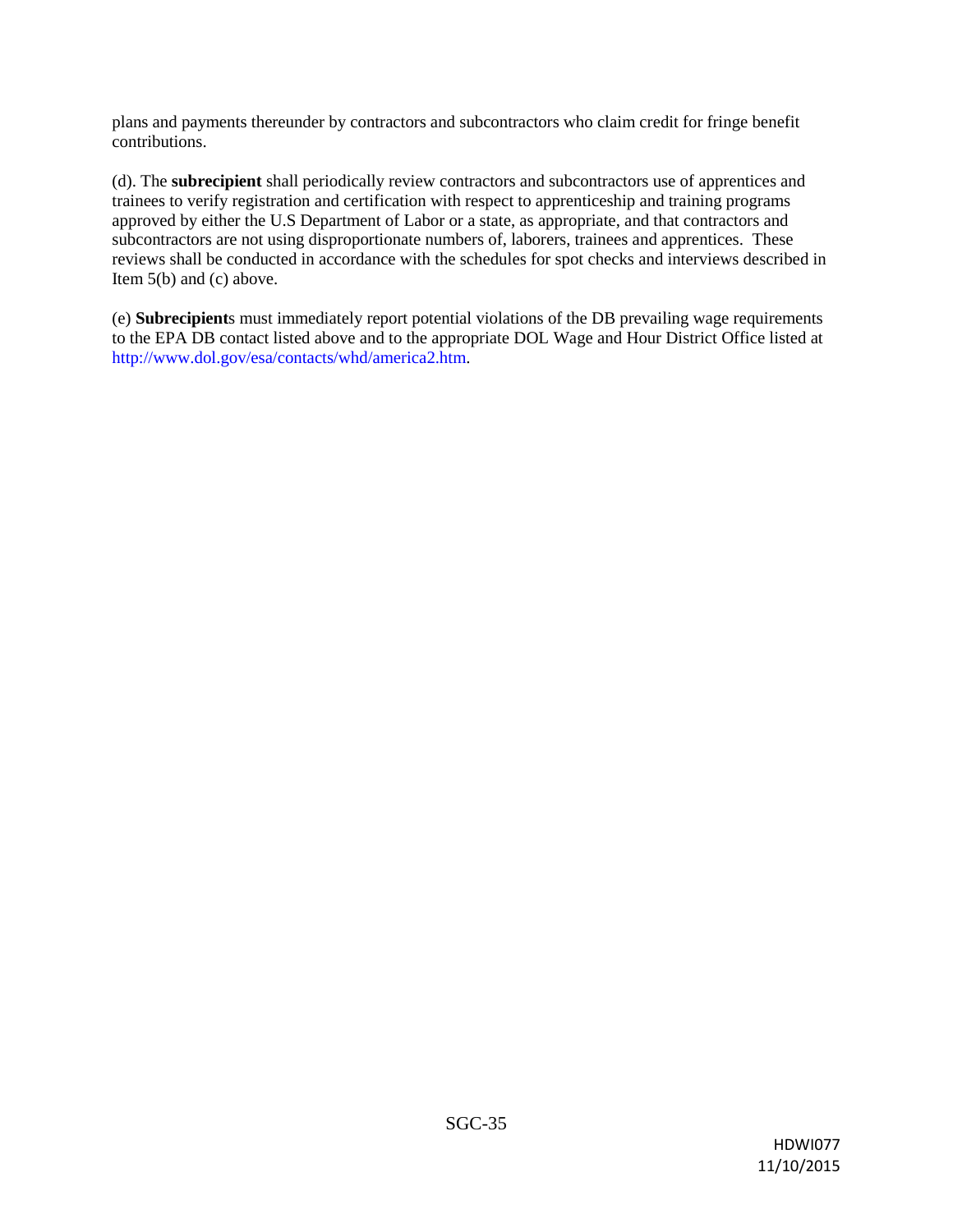### **SECTION 6 - DWSIRLF Project Document Board:**

Due to various notice and posting requirements, a suitable document board must be provided on site for all the required posters and other information. Where necessary, document board must be weatherization to protect all the documents.

At a minimum, project document board must be large enough to accommodate the postings of a description of the project (8½ x 11 Sheet), the required wage determinations and Davis Bacon Posters of the Davis Bacon Act (a provision of the federal capitalization grant requirements) the required EEO posters.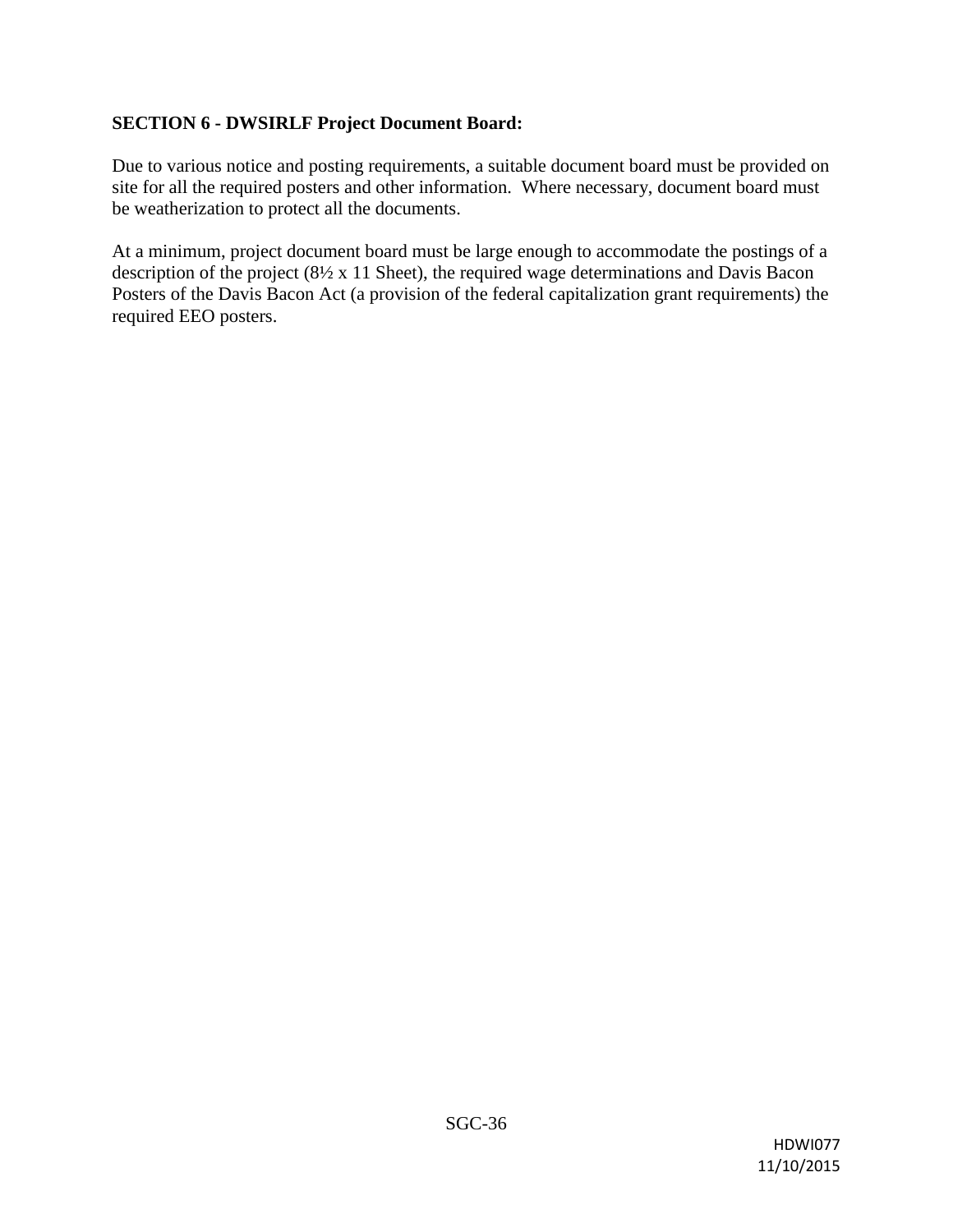#### **American Iron and Steel Provisions**

This contract is funded in whole or in part by funds from the Consolidated Appropriations Act of 2014 (H.R. 3547). Section 436 states:

(a)(1) None of the funds made available by a State drinking water treatment revolving loan fund as authorized by section 1452 of the Safe Drinking Water Act (42 U.S.C. 300j-12) shall be used for a project for the construction, alteration, maintenance, or repair of a public water system or treatment works unless all of the iron and steel products used in the project are produced in the United States. (2) In this section, the term "iron and steel products" means the following products made primarily of iron or steel: lined or unlined pipes and fittings, manhole covers and other municipal castings, hydrants, tanks, flanges, pipe clamps and restraints, valves, structural steel, reinforced precast concrete, and construction materials.

(b) Subsection (a) shall not apply in any case or category of cases in which the Administrator of the Environmental Protection Agency (in this section referred to as the "Administrator") finds that –

- (1) Applying subsection (a) would be inconsistent with the public interest;
- (2) Iron and steel products are not produced in the United States in sufficient and reasonably available quantities and of satisfactory quality; or
- (3) Inclusion of iron and steel products in the United States will increase the cost of the overall project by more than 25 percent.